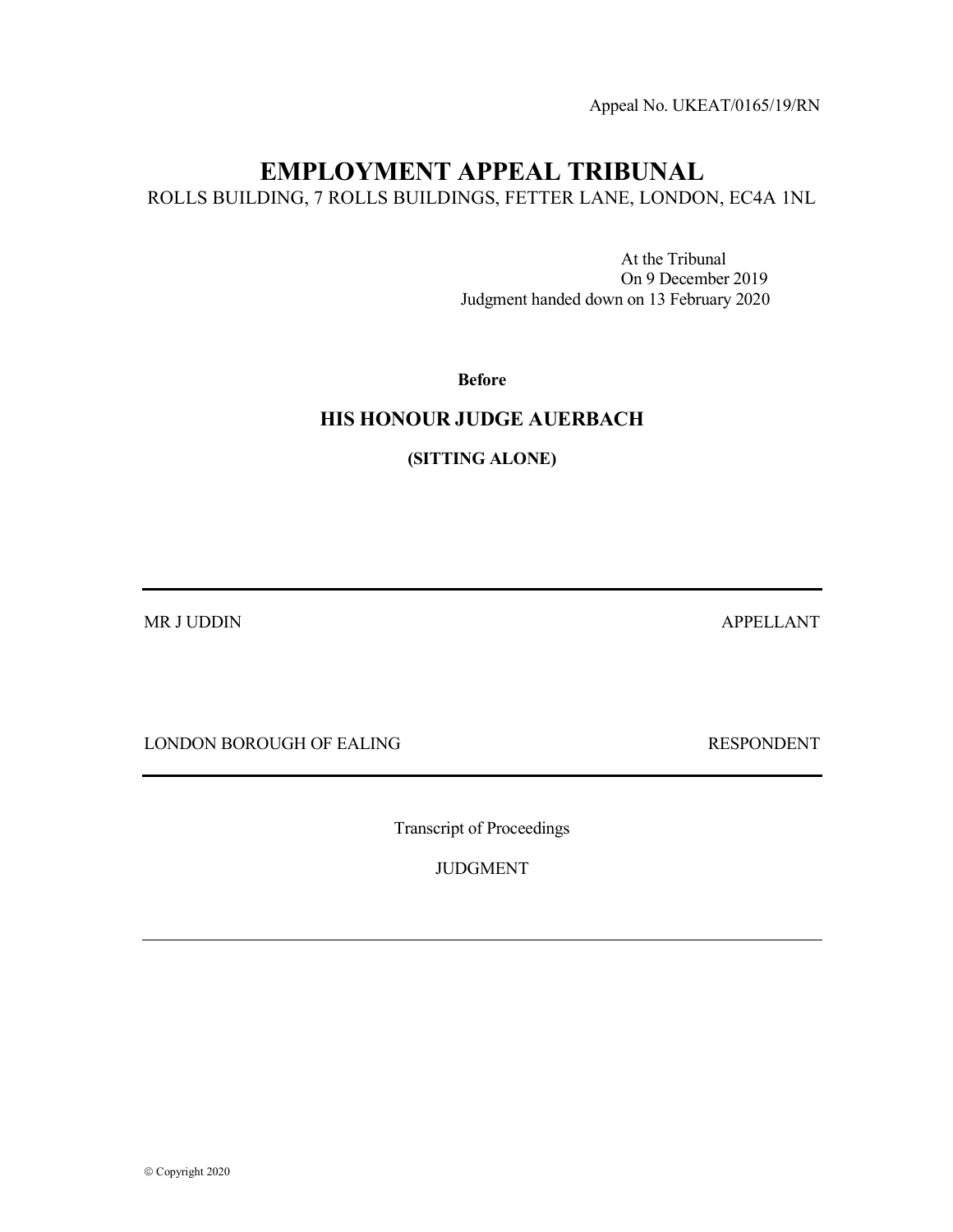# **APPEARANCES**

For the Appellant MR KEVIN HARRIS (Of Counsel) Direct Public Access

For the Respondent MS BETSAN CRIDDLE (Of Counsel) Instructed by: London Borough of Ealing (Legal & Democratic Services) Percival House 14 – 16 Uxbridge Road Ealing London W5 2HL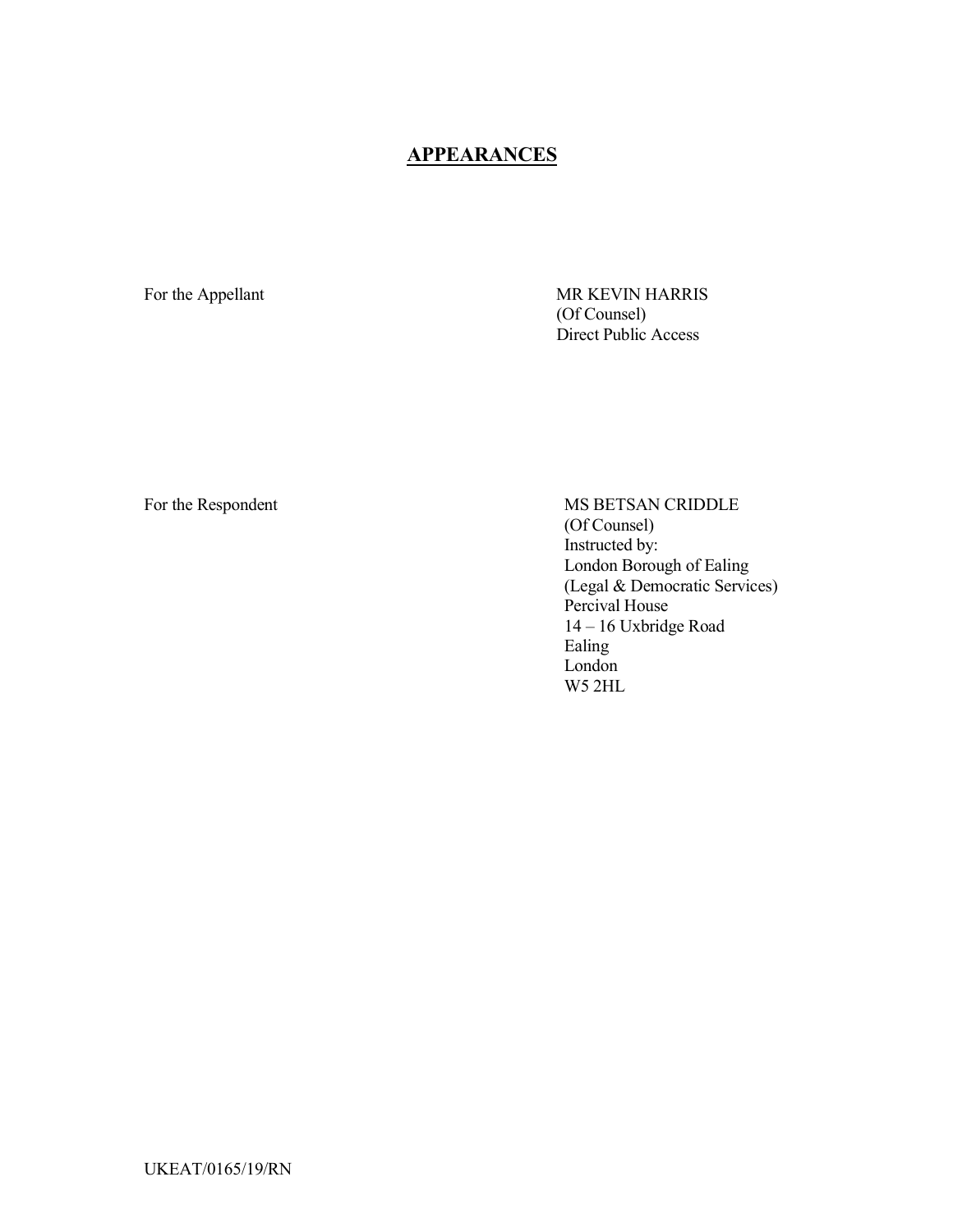## A

## **SUMMARY**

# UNFAIR DISMISSAL – REASONABLENESS OF DISMISSAL SEX AND AGE DISCRIMINATION – BURDEN OF PROOF

B

C

The Claimant was dismissed by reason of conduct, arising from an allegation of inappropriate sexual behaviour towards a colleague in an alleged incident at a bar. Claims of unfair and wrongful dismissal failed, by majority decision of the Employment Tribunal. Claims of sex and age discrimination were dismissed unanimously. Three grounds of appeal proceeded to a full hearing. Grounds 1 and 3 related to unfair dismissal and, as to Ground 3, wrongful dismissal; Ground 4 to one aspect of the discrimination claims.

Ground 1 turned on the fact that the complainant had withdrawn a complaint to the police, but

D

E

the manager who took the decision to dismiss, who knew that the complaint had been made, was not told that it had been withdrawn. The Tribunal majority concluded that this did not affect the fairness of the dismissal, because she could in any event have fairly dismissed, had the police complaint never been made. Given that (a) the dismissing officer took into account that the police complaint had been made; and (b) her evidence was that, had she been told that the complaint had later been withdrawn, she would have wanted to know why, the Tribunal erred in its approach. Given that the investigating officer knew that the police complaint had been withdrawn, but did not pass this on to the disciplining officer, and the gravity of the allegations, the only proper conclusion was that this rendered the dismissal unfair. Royal Mail v Jhuti [2019] UKSC 55 considered. Whether, had she known of the withdrawal of the police complaint, the disciplinary officer would, or might, have still fairly dismissed fell to be considered by the Tribunal at the remedy stage.

F

G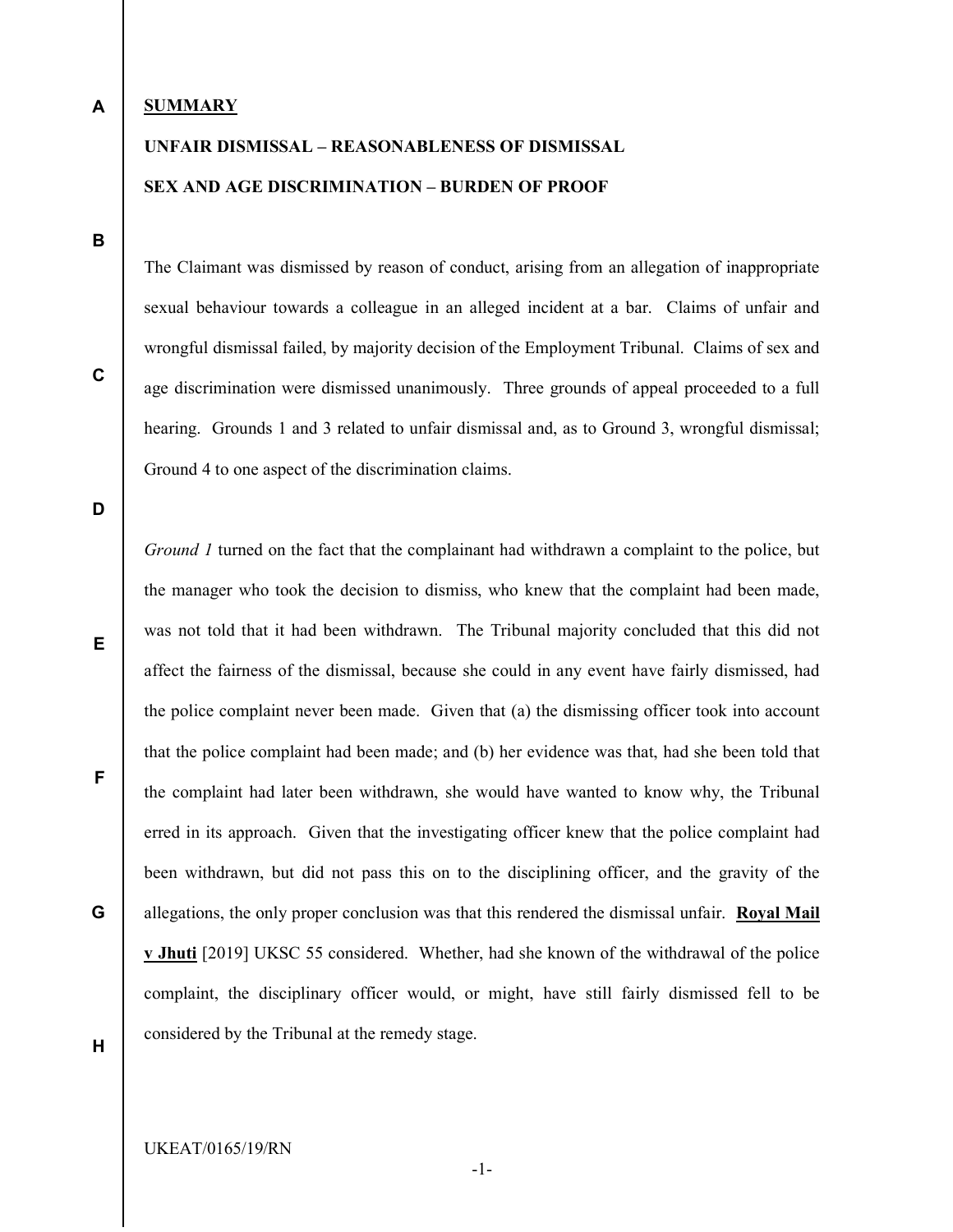A B C Ground 3 was to the effect, principally, that, as both the Claimant and complainant had been too drunk to have a clear recollection of what had occurred, and no-one else at the bar had witnessed the alleged incident itself, the majority should have found that there was no proper basis to find the Claimant guilty of the alleged conduct. However, the Tribunal majority properly so found, taking into account its appraisal of photographic evidence, said to be of the complainant's injuries, and the totality of the evidence presented in the disciplinary process. The findings in relation to wrongful dismissal were also properly reached. This ground therefore failed.

Ground 4 challenged the Tribunal's decision in relation to allegations of sex and age discrimination relating to aspects of the conduct of the investigating officer. However, the premise of this ground was that the Tribunal erred in not considering these allegations on a more wide-ranging basis than the complaints identified in a list of issues agreed at a Preliminary Hearing. However, the Tribunal had been right to confine itself to the complaints identified in that list of issues. This ground therefore also failed.

E

D

G

F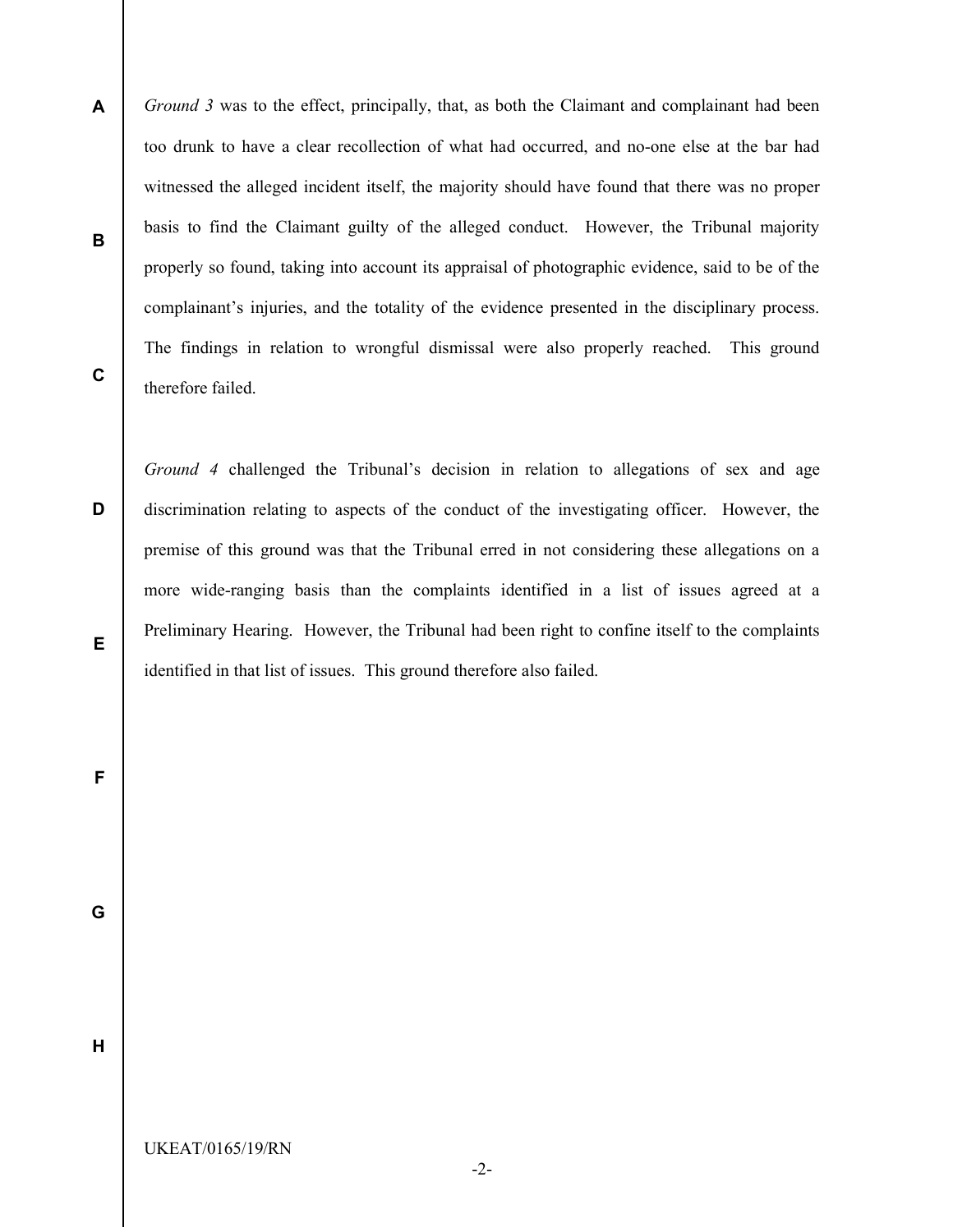#### A **HIS HONOUR JUDGE AUERBACH**

## The Background and the Employment Tribunal's Decision

1. I shall refer to the parties as they were in the Employment Tribunal ("the Tribunal"), as Claimant and Respondent.

C

D

B

2. The Claimant was dismissed by the Respondent for the given reason of conduct. He presented claims to the Employment Tribunal of unfair and wrongful dismissal, direct sex discrimination, and direct age discrimination. Following a full merits Hearing in November 2018, the Tribunal (Employment Judge Goodman, Mrs J Cameron and Mr D Eggmore), promulgated a Reserved Judgment and Reasons on 15 January 2019. The claims of unfair and wrongful dismissal were dismissed by a majority Decision (Mr Eggmore dissenting). The sex and age discrimination claims were dismissed unanimously.

E

F

3. This is the Claimant's appeal. He originally advanced four Grounds in his Notice of Appeal, Grounds one, two, and three relating to unfair dismissal, and Ground four to sex and age discrimination. On considering the Notice of Appeal on paper, Lewis J was of the view that Grounds one and three, only, were arguable and should proceed to a Full Hearing. The Claimant then sought a Rule 3(10) Hearing in relation to Ground four. That hearing came before me. I decided that Ground 4 should be permitted to proceed to a Full Hearing in a limited form, challenging only the outcome of the discrimination claims concerning the alleged conduct of the Respondent's investigating officer, Mr Jenkins. However, I noted that, at the full Hearing of this appeal, the precise scope of such allegations regarding his conduct, that fell to be considered by the Tribunal at the Full Merits Hearing, would need to be further examined.

G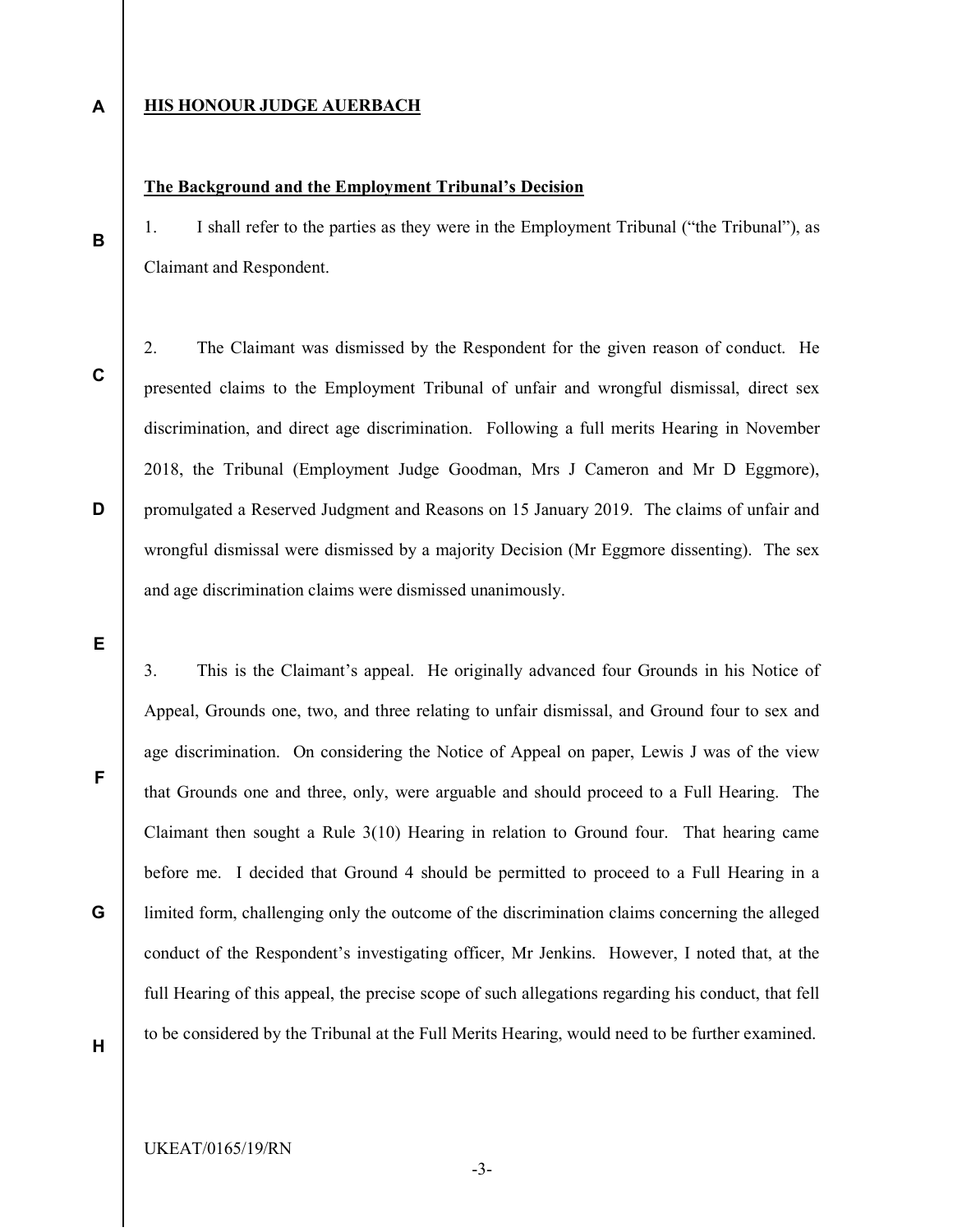4. Before the Employment Tribunal the Claimant was represented by Mr Harris of counsel, the Respondent by Mr Quill, a solicitor. At the Hearing of this appeal, Mr Harris appeared again for the Claimant and Ms Criddle of counsel for the Respondent.

B

C

A

5. The allegations that led to the Claimant's dismissal were of inappropriate behaviour, towards someone referred to as SR, during the course of a Friday night visit to a pub, and his alleged conduct in relation to that incident, on the following Monday. It was also said that he had thereby brought the Respondent into disrepute. There was a formal internal investigation conducted by Mr Ian Jenkins, a disciplinary hearing before Ms Carolyn Fair, who dismissed the Claimant, and an appeal hearing before two councillors, who upheld the dismissal.

D

E

F

G

6. Prior to the full merits Hearing in the Employment Tribunal there had been a Case Management Preliminary Hearing (PH). The minute of that PH exhibited a list of issues which was agreed, subject to an amendment which it noted. This identified that the dismissal was alleged to be an act of both direct sex and direct age discrimination. In addition, the amended agreed list identified that it was alleged that there was direct sex discrimination by "alleged comments made by Mr Ian Jenkins that the Claimant was a married man" and direct age discrimination by "alleged comments made Mr Ian Jenkins and Ms Carolyn Fair that the Claimant was a 'senior manager' and a 'senior member of staff'." According to that list of issues, at the time of the PH, SR was relied upon as an actual comparator in relation to the claims of both sex and age discrimination. The Claimant relied also upon a hypothetical comparator.

H

7. Within paragraph 2 of its Reasons the Tribunal said this:

"The discrimination claim concerns the dismissal process and decision: that stereotypical assumptions about the behaviour of older men informed and infected the fairness of the process. When the list of issues was prepared for a preliminary hearing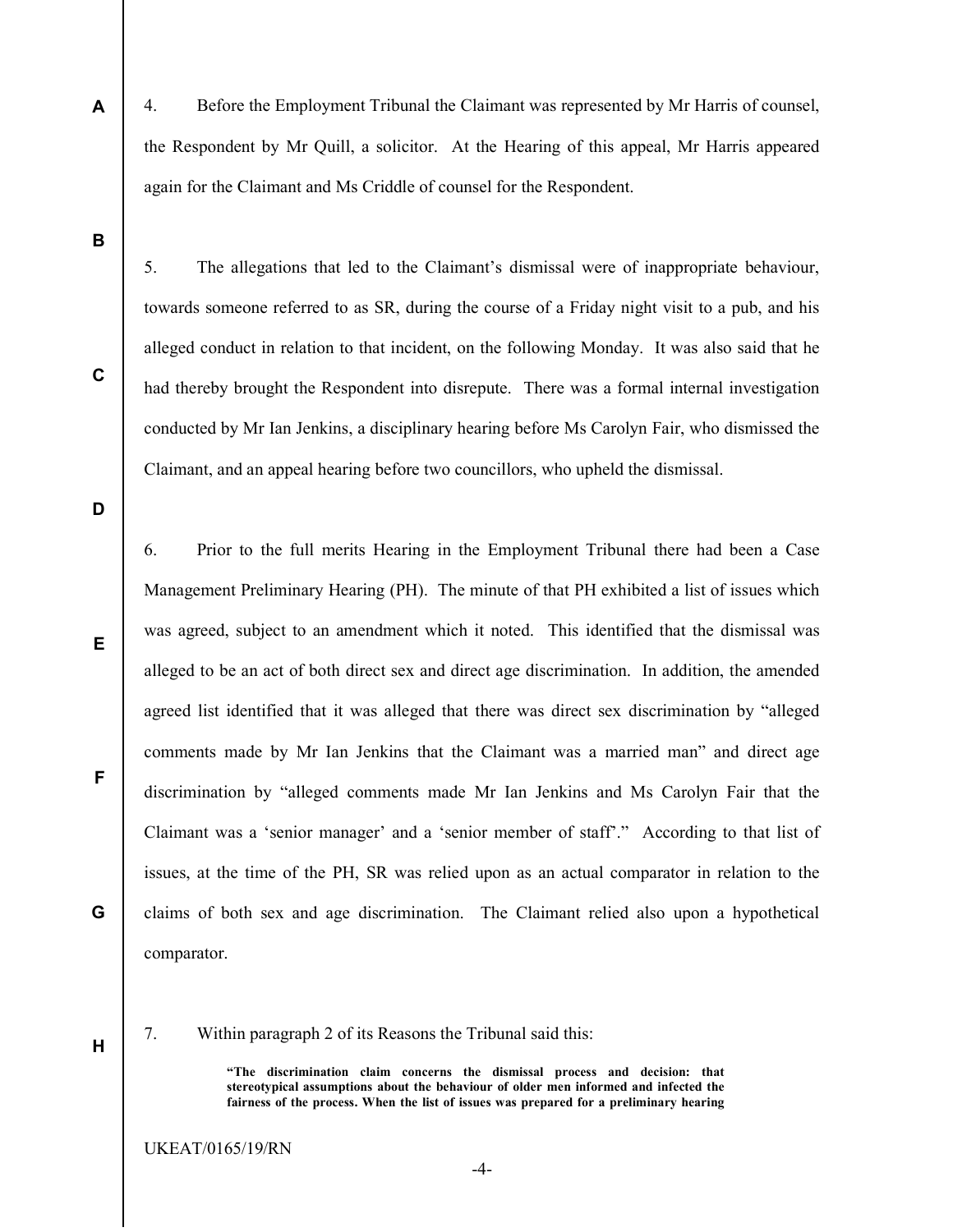A

B

C

D

E

the comparator for the sex claim was the claimant's alleged victim, SR, and hypothetical comparators, and for the age claim, hypothetical comparators. During the hearing and at closing it was clarified that it was not alleged that SR had assaulted the claimant and that the respondent should have investigated that. The less favourable treatment for the discrimination claims was the dismissal, and comments by the investigator that the claimant was a married man, and by the investigator and by the decision maker that he was a 'senior manager' and 'a senior member of staff'."

8. The following summary of the facts draws mainly on the findings of fact made by the Tribunal, although I include some other background facts that are not controversial.

9. At the time of the incident which led to his dismissal, the Claimant was aged 43. He had worked for the Respondent since 2012. He had a clean disciplinary record. He was employed as a deputy team leader in the family intervention programme, but had been seconded to the Acton Locality Team as a support worker. In that role he had no staff to manage.

10. At the time of the incident SR was (according to the later police report) aged 26, though the Claimant estimated her age at 25. She was a university student on a 3-month work placement with the Respondent. She had shadowed the Claimant on two cases some weeks before, but he was not her mentor or supervisor, and she had by this point moved to the Ealing team.

F

11. On Friday 11 November 2016 drinks at a pub were organised for members of the Acton and Ealing teams. By midnight many had departed, but the Claimant, SR, Shane Conteh and Anna Willis were still there. All had been drinking. The Claimant and SR had been drinking shots.

H

G

12. Within paragraph 5 of the Reasons the Tribunal continued:

"The CCTV footage from midnight for the next 25 minutes or so shows the claimant and SR sitting side by side on bar stools, he with his hand on her waist, she leaning towards him from time to time for affectionate kissing, "pecks", at one point rubbing his head. Just after midnight they are seen moving toward the disabled toilet and entering it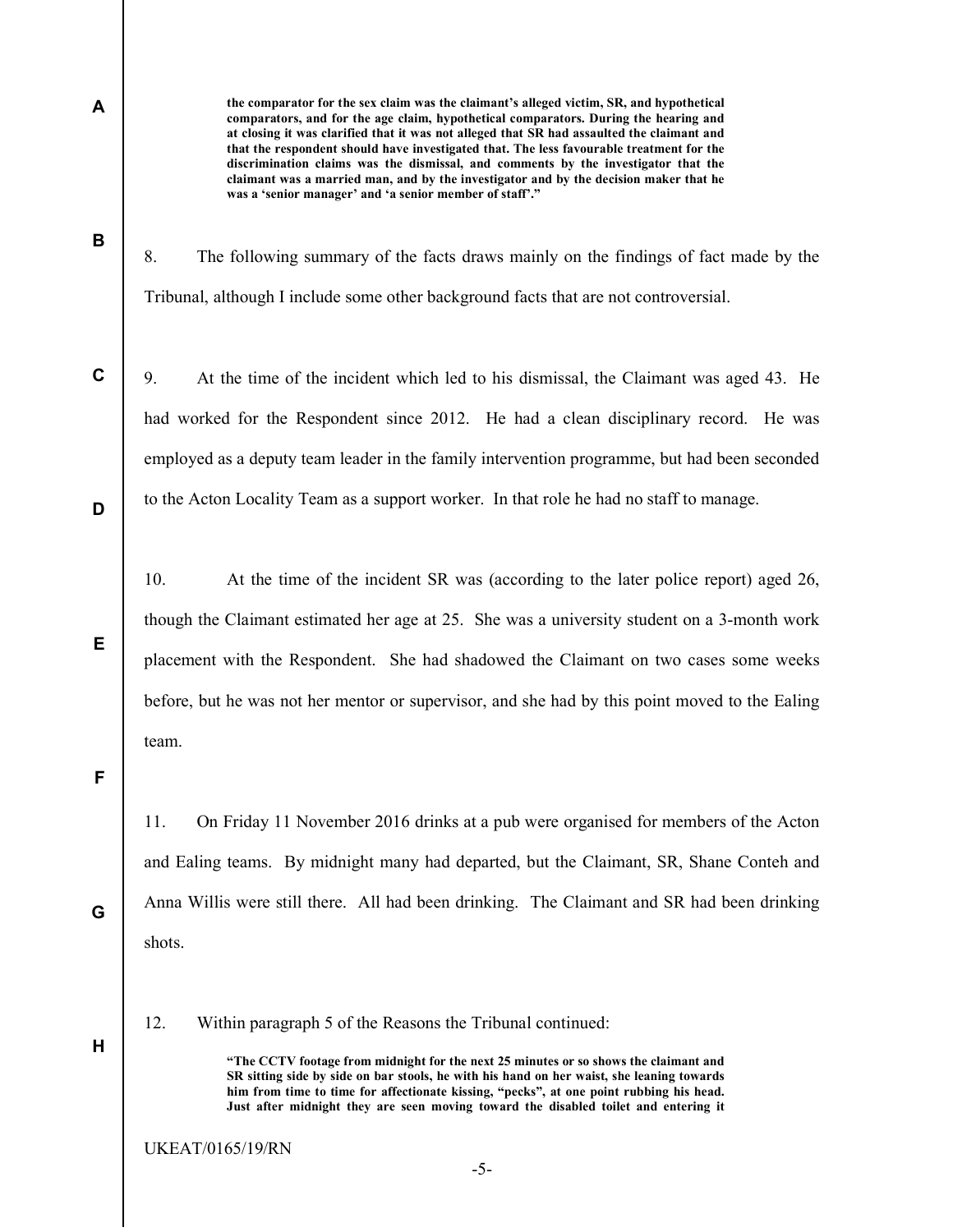| A           | together. Anna Willis and Shane Conteh follow and bang on the door. After a minute<br>the claimant and SR emerge. SR and Anna Willis then went to the ladies' toilets for 9<br>minutes. After they come out, the claimant and SR can be seen speaking to each other<br>for just under a minute. Soon after that there is a group hug and all leave."                                                                                                                                                                                                                                                                                         |
|-------------|----------------------------------------------------------------------------------------------------------------------------------------------------------------------------------------------------------------------------------------------------------------------------------------------------------------------------------------------------------------------------------------------------------------------------------------------------------------------------------------------------------------------------------------------------------------------------------------------------------------------------------------------|
|             | 13.<br>The Tribunal observed: "This case is about what happened in the disabled toilet." It                                                                                                                                                                                                                                                                                                                                                                                                                                                                                                                                                  |
| B           | went on to describe how SR's account emerged from a mixture of statements made by Ms                                                                                                                                                                                                                                                                                                                                                                                                                                                                                                                                                         |
|             | Willis and Mr Conteh, who had taken her home in a car, text messages sent by SR following the                                                                                                                                                                                                                                                                                                                                                                                                                                                                                                                                                |
|             | incident and through to the following Monday, and an email to her mentor, Hannah Parker-                                                                                                                                                                                                                                                                                                                                                                                                                                                                                                                                                     |
| $\mathbf c$ | Beldeau, following a discussion in the office the following Wednesday, 16 November 2016.                                                                                                                                                                                                                                                                                                                                                                                                                                                                                                                                                     |
|             | The Tribunal also said the following, within paragraph 14, about SR's account of events<br>14.                                                                                                                                                                                                                                                                                                                                                                                                                                                                                                                                               |
| D           | on the Monday following the incident, 14 November 2016.                                                                                                                                                                                                                                                                                                                                                                                                                                                                                                                                                                                      |
|             | "SR's detailed account of Monday was made two weeks later, on 28 November, when<br>she said the claimant took her on one side into a private room, saying he had not slept or<br>eaten all weekend; he had gone to a club after the pub, and got home at 5 a.m. He knew<br>he had done something wrong when SR did not answer his phone calls. He talked about<br>his wife and young daughter. He asked who knew what had happened, at which the<br>claimant referred him to Anna Willis, and mentioned that she and Shane Conteh knew.<br>He said he was loved and respected by all the teams and if it came out he would not be            |
| Е           | able to go to work. "He then asked if we had had sex to which I said no and he said ok<br>thank god because he wouldn't have been able to live that down". He referred the effect<br>of drink making him aggressive. He asked for a hug."                                                                                                                                                                                                                                                                                                                                                                                                    |
|             | 15.<br>The Tribunal then set out, at paragraph 15, the Claimant's account of events on that                                                                                                                                                                                                                                                                                                                                                                                                                                                                                                                                                  |
| F           | Monday:                                                                                                                                                                                                                                                                                                                                                                                                                                                                                                                                                                                                                                      |
|             | "The claimant's account of this encounter is that he made a casual remark over coffee<br>asking if she got home alright, and took her aside because it was a corridor to which<br>public had access. He then spoke to Anna Willis. Asked what happened, she said she and<br>Shane made him open the disabled toilet door, he said: "did we have sex", meaning him<br>and SR, to which she said no, and agreed not tell anyone. Later SR explained to Anna<br>Willis that she had referred the claimant to her for an account of what happened. The<br>claimant says he only discussed with Anna Willis how drunk they were, and she told him |
| G           | when she came into the toilet SR was being sick and the claimant was standing over<br>her."                                                                                                                                                                                                                                                                                                                                                                                                                                                                                                                                                  |
|             | 16.<br>SR's texts and email were passed up the line of management, and on Friday 18                                                                                                                                                                                                                                                                                                                                                                                                                                                                                                                                                          |
| Н           | November 2016 the Claimant was suspended pending an investigation.<br>On Monday 21                                                                                                                                                                                                                                                                                                                                                                                                                                                                                                                                                           |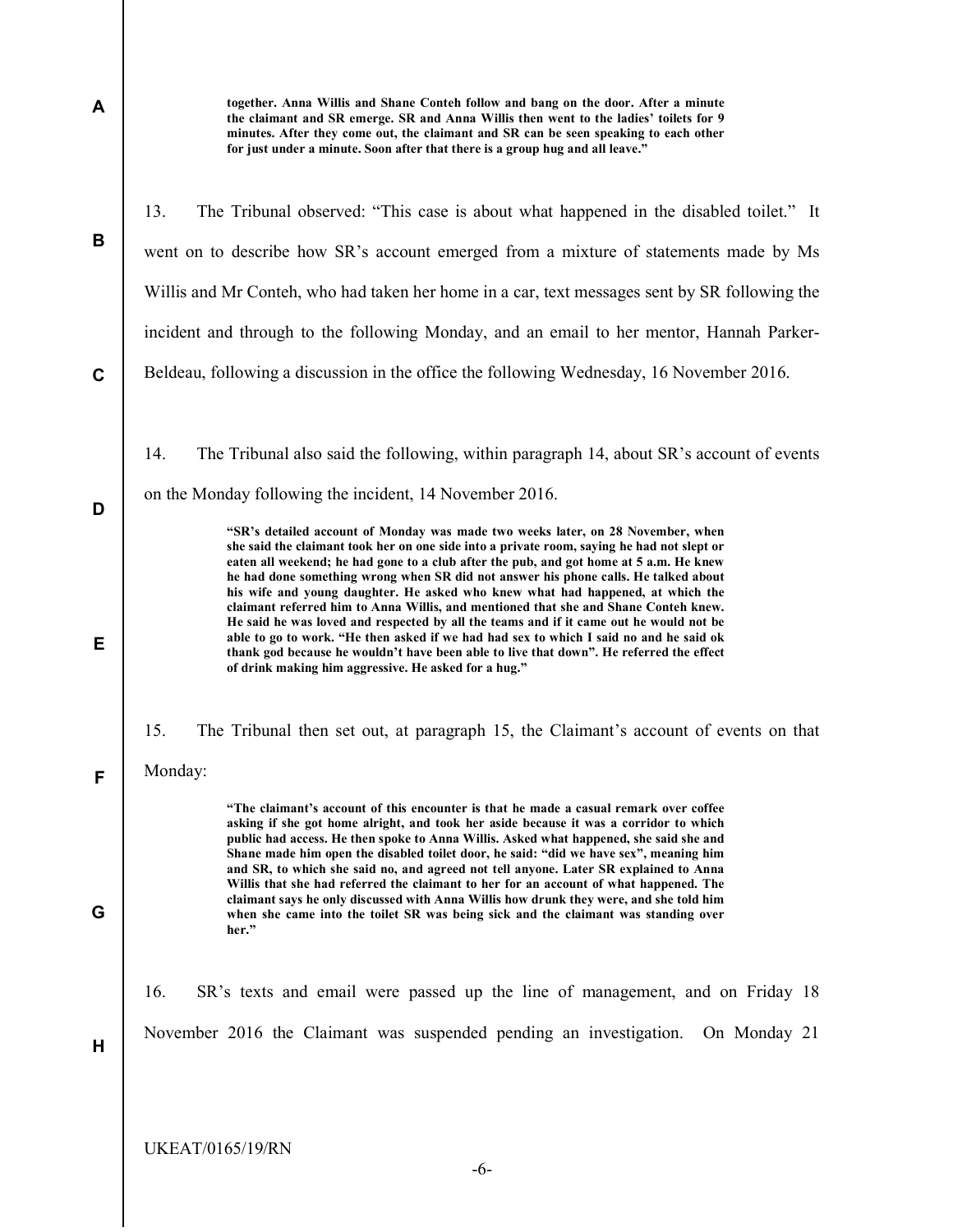| A           | November he and his trade union representative were told that the allegations were (as set out                                                                                                                                                                                                                                                                                                                                                                                                                                                                                                          |
|-------------|---------------------------------------------------------------------------------------------------------------------------------------------------------------------------------------------------------------------------------------------------------------------------------------------------------------------------------------------------------------------------------------------------------------------------------------------------------------------------------------------------------------------------------------------------------------------------------------------------------|
|             | by the Tribunal within paragraph 17):                                                                                                                                                                                                                                                                                                                                                                                                                                                                                                                                                                   |
|             | "(1) an incident of inappropriate sexual behaviour during social gathering on Friday, 11<br>November 2016                                                                                                                                                                                                                                                                                                                                                                                                                                                                                               |
| B           | (2) a further incident of intimidating and threatening behaviour to a work colleague on<br>Monday, 14 November 2016 and                                                                                                                                                                                                                                                                                                                                                                                                                                                                                 |
|             | (3) bringing the council into disrepute."                                                                                                                                                                                                                                                                                                                                                                                                                                                                                                                                                               |
|             | 17.<br>Ian Jenkins, a former police officer and Head of the Youth Offending Service, was                                                                                                                                                                                                                                                                                                                                                                                                                                                                                                                |
| $\mathbf C$ | asked to investigate. He obtained the CCTV. On 28 November 2016 SR set out in an email,                                                                                                                                                                                                                                                                                                                                                                                                                                                                                                                 |
|             | her account of events on both 11 and 14 November 2016. Mr Jenkins in due course interviewed                                                                                                                                                                                                                                                                                                                                                                                                                                                                                                             |
|             | Ms Parker-Beldeau, SR, Ms Willis and Mr Conteh. The Tribunal described these as "detailed"                                                                                                                                                                                                                                                                                                                                                                                                                                                                                                              |
| D           | interviews with structured accounts."                                                                                                                                                                                                                                                                                                                                                                                                                                                                                                                                                                   |
|             |                                                                                                                                                                                                                                                                                                                                                                                                                                                                                                                                                                                                         |
|             | The Tribunal continued:<br>18.                                                                                                                                                                                                                                                                                                                                                                                                                                                                                                                                                                          |
| Е           | "21. In her account SR explained they were very drunk. Asked how she ended up in the<br>toilet with the claimant, she said: "apparently Anna saw him dragging me to the<br>disabled toilet. I can't remember going from the bar to the toilet or him accompanying<br>me." Once in, "he pushed me back, forcibly against the mirror and sink. I can't<br>remember exactly what happened but he had his hands on my breasts pushing them<br>hard to push me back"; asked about the bruises, she said "my chest is extensively                                                                             |
| F           | bruised". Asked about the conversation on Monday 14 November, she said he concluded<br>with: "we are both to blame for this as we got so drunk. I thought there is no way I am<br>to blame I have huge bruises me: he followed me into the toilet, locked me in and<br>assaulted me. I can't believe he said that". She had not wanted to send the email on 16<br>November (describing events) but Hannah had insisted on reporting it as a safeguarding<br>issue as well as an attack on her.                                                                                                          |
|             | 22. SR also showed Ian Jenkins a photograph of bruising to her breasts. He was<br>shocked.                                                                                                                                                                                                                                                                                                                                                                                                                                                                                                              |
| G           | 23. Both Shane Conteh and Anna Willis told Ian Jenkins that they had gone to bang on<br>the disabled toilet door because they saw the claimant lead SR away from the group to<br>the toilet and thought this unusual, because he had just bought drinks and was now<br>walking away, also because if she was going to be sick he could have got a woman to take<br>her. Anna Willis added: "SR was drunk and I thought they would do something<br>inappropriate I thought let's stop this from happening. I just had this feeling that this<br>was all wrong which is why I went to knock on the door". |
|             | 24. Ian Jenkins had been told by another manager, Claire Davis, that she had heard the<br>claimant had gone for a meal with another student, SS, before going to the pub; SS<br>confirmed this to her in an email.                                                                                                                                                                                                                                                                                                                                                                                      |
| н           | 25. Ian Jenkins interviewed the claimant on 19 December. He had drafted a set of 194<br>questions for the claimant which were very searching, seeking an account of his<br>movements for the day, and including a set of assertive questions about taking SS for<br>dinner before going to the pub, others about being a role model as deputy manager, why<br>he did not water SR's drinks knowing she was drunk, and, after a sequence of questions                                                                                                                                                    |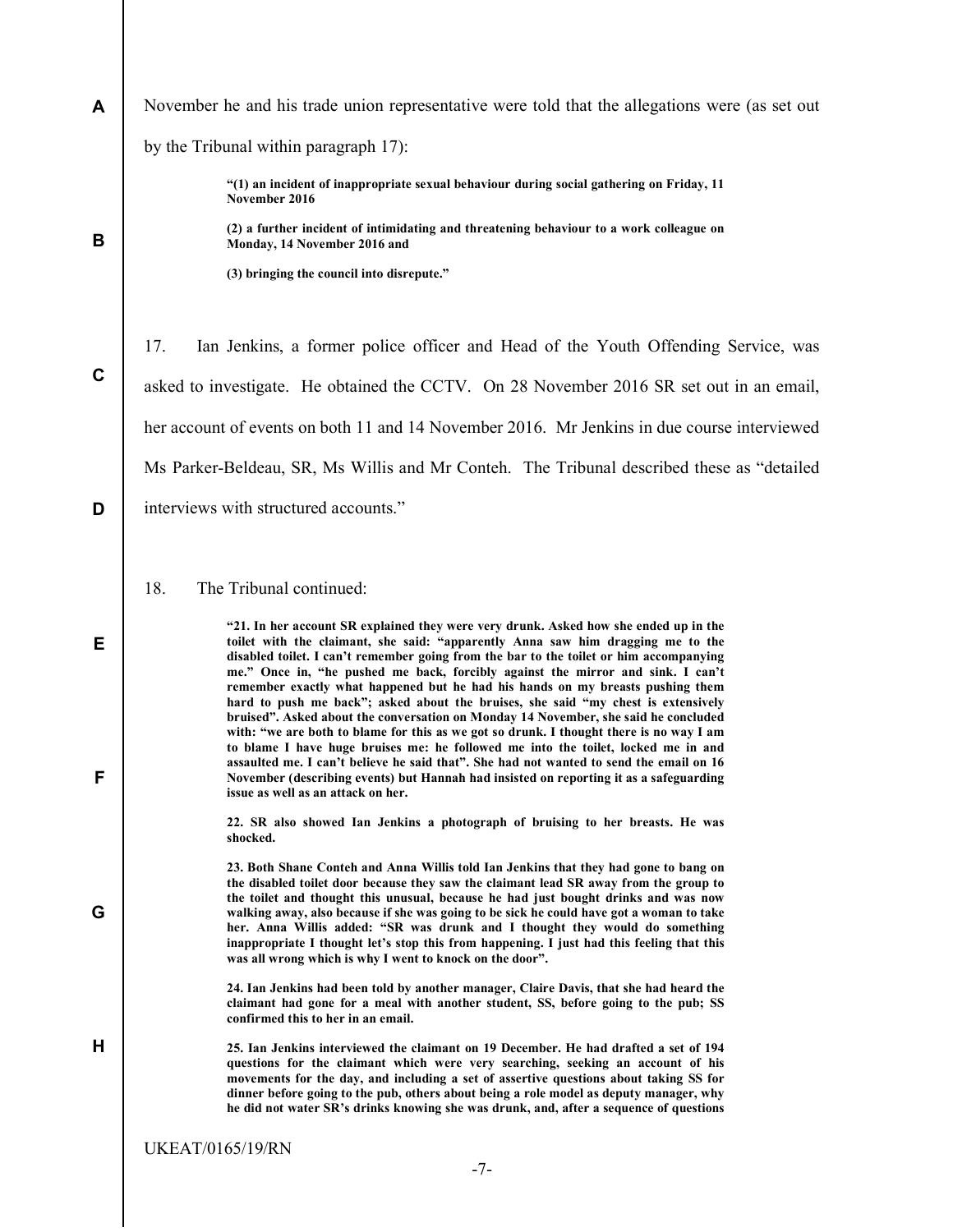| A           | about the remarks SR said he had made at the bar: "did you still fancy your chances of<br>having sex with her". To almost all questions about what happened after arriving at the<br>pub the claimant said he could not remember. He denied taking SS out beforehand. Of<br>the planned questions, 29 were not asked. He denied buying any drinks, saying his card<br>was blocked. He said he would never suggest anal sex, nor would he have wanted to<br>suggest sex in the toilet, it was not his nature, nor had he fancied SR, or made any<br>previous approach.                                                                                                                                                                                          |
|-------------|----------------------------------------------------------------------------------------------------------------------------------------------------------------------------------------------------------------------------------------------------------------------------------------------------------------------------------------------------------------------------------------------------------------------------------------------------------------------------------------------------------------------------------------------------------------------------------------------------------------------------------------------------------------------------------------------------------------------------------------------------------------|
| B           | 26. The claimant was asked to produce his bank records to show he had not made card<br>withdrawals that evening. Mr Jenkins said he asked as it was an "integrity issue", as the<br>others said he had been buying drinks, and he can be seen on CCTV paying with a<br>banknote.                                                                                                                                                                                                                                                                                                                                                                                                                                                                               |
|             | 27. Mr Jenkins interviewed SS on 21 December, when she said she had not in fact been<br>out with the claimant that evening, she had confused the dates. She had had a tea with<br>him, not dinner, on another date."                                                                                                                                                                                                                                                                                                                                                                                                                                                                                                                                           |
| $\mathbf c$ | 19.<br>The Tribunal went on to describe the photograph to which SR had referred, and why                                                                                                                                                                                                                                                                                                                                                                                                                                                                                                                                                                                                                                                                       |
|             | they (the Tribunal) concluded that it was a photograph of the Claimant. They described the                                                                                                                                                                                                                                                                                                                                                                                                                                                                                                                                                                                                                                                                     |
|             | bruising to her breasts that it showed. They concluded: "We, like Carolyn Fair, thought it                                                                                                                                                                                                                                                                                                                                                                                                                                                                                                                                                                                                                                                                     |
| D           | unlikely that bruising in this area would be caused by a fall." They continued:                                                                                                                                                                                                                                                                                                                                                                                                                                                                                                                                                                                                                                                                                |
| Е           | "29. Taking all that into account the majority of the Tribunal concluded it was probable<br>that it is what SR says it is. Mr Eggmore, dissenting, holds the view there can be no<br>certainty either way on the cause of the bruising, because (1) at least initially the<br>claimant had no recollection of how the bruises were caused, and (2) there was no<br>medical evidence to assist on the point (3) there is no CCTV evidence in the toilet and it<br>does not show the claimant distressed immediately after (4) she reported no assault to<br>Shane Conteh or Anna Willis that night. The panel is unanimous that it is very unlikely<br>that she would have faked the bruising in the photo, or photographed another woman to<br>implicate him." |
|             | 20.<br>The Claimant and his union representative viewed the CCTV footage, and he was sent,                                                                                                                                                                                                                                                                                                                                                                                                                                                                                                                                                                                                                                                                     |
| F           | and amended, his draft interview notes. His amendments included, wherever he mentioned not                                                                                                                                                                                                                                                                                                                                                                                                                                                                                                                                                                                                                                                                     |
|             | remembering something, adding that this was because he had had an alcohol-related blackout.                                                                                                                                                                                                                                                                                                                                                                                                                                                                                                                                                                                                                                                                    |
| G           | 21.<br>On 12 January 2017 Mr Jenkins sent his report with supporting materials to Ms Fair.                                                                                                                                                                                                                                                                                                                                                                                                                                                                                                                                                                                                                                                                     |
|             | He concluded that there was a case to answer for gross misconduct, referring to the                                                                                                                                                                                                                                                                                                                                                                                                                                                                                                                                                                                                                                                                            |
|             | Respondent's code of conduct and the offence of sexual assault. There was also a case to                                                                                                                                                                                                                                                                                                                                                                                                                                                                                                                                                                                                                                                                       |
|             | answer that his conduct subsequently amounted to harassment and intimidating and threatening                                                                                                                                                                                                                                                                                                                                                                                                                                                                                                                                                                                                                                                                   |
| H           | SR and AW, and that both matters broke trust and brought the Respondent into disrepute.                                                                                                                                                                                                                                                                                                                                                                                                                                                                                                                                                                                                                                                                        |
|             |                                                                                                                                                                                                                                                                                                                                                                                                                                                                                                                                                                                                                                                                                                                                                                |
|             | <b>UKEAT/0165/19/RN</b><br>$-8-$                                                                                                                                                                                                                                                                                                                                                                                                                                                                                                                                                                                                                                                                                                                               |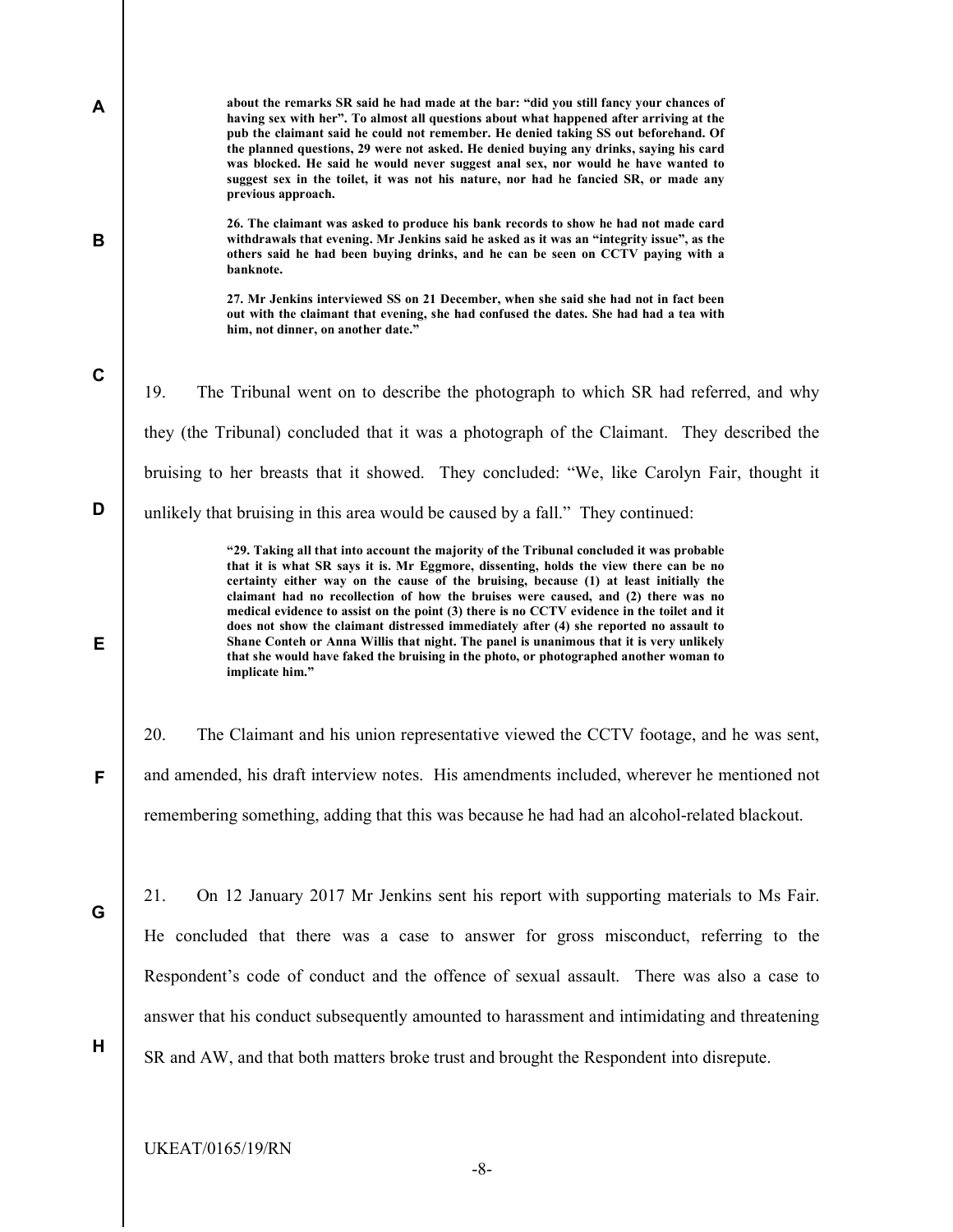22. The Claimant was sent the report and supporting materials and invited to a disciplinary hearing. Following postponements at his request, this took place on 31 March and 5 April 2017. The Claimant was represented by a full-time union official, Ms Mills.

B

A

C

D

E

23. The Tribunal found that Mr Jenkins had urged SR to go to the police. She did so, and gave them an account on 19 January 2017. The police officer investigating the matter also viewed the CCTV. In her notes the police officer identified what she considered to be some inconsistencies and discrepancies, which the Tribunal set out. She discussed these with SR, who indicated that she wanted to speak to a solicitor, before making a further statement. However, she also said that she wanted to withdraw her allegations because she "didn't realise it would be so griefy and that she felt pressured by the council/Ian Jenkins." The Tribunal also said that she "signed a short withdrawal statement saying she did not remember being sexually assaulted." She also showed the police a photograph on her phone, dated 27 November 2016, but, as it was taken from the neck down, the police could not confirm whether it was of her.

24. On 23 February 2017 the police interviewed the Claimant under caution, with his solicitor present. His solicitor read out a prepared statement to the effect that he had gone with SR to the toilet to help her, and denying that he had locked the toilet door or touched SR's breasts. He declined to answer other questions. On 24 February 2017 the police recorded that SR's account did not reflect what the CCTV showed, the Claimant's account was consistent with the CCTV, and that action against him was not in the public interest.

G

H

F

25. The Tribunal explain:

"34. This episode is described in detail because the claimant says it should have shown the respondent that SR's evidence was unreliable, and the police did not consider there had been a sexual assault. Ian Jenkins knew the complaint had been withdrawn when he presented the evidence at the disciplinary hearings, but did not tell Carolyn Fair this. The claimant told Ms Fair the police were not proceeding further, but he did not then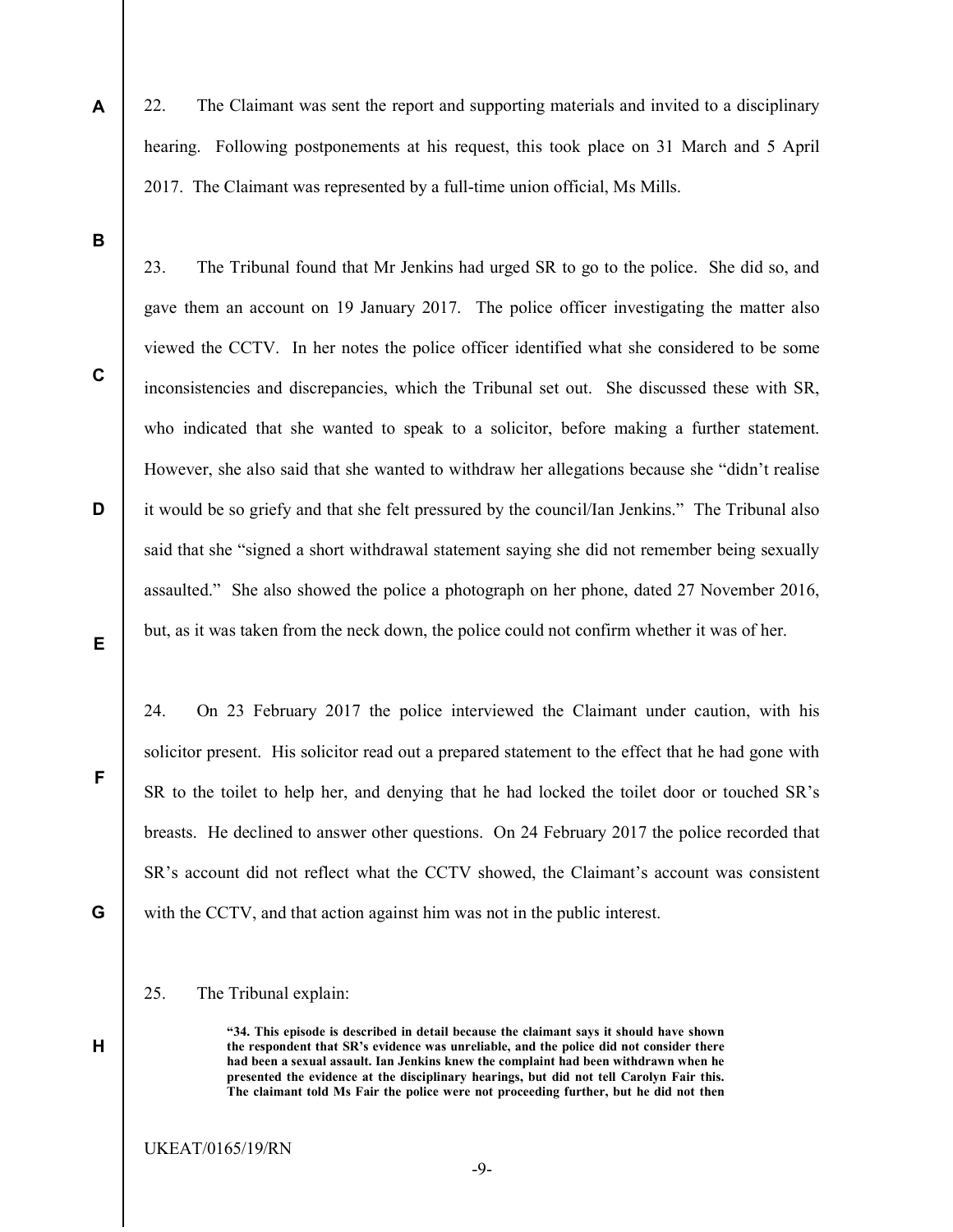have the detail in the police report, that SR had withdrawn her statement after discussion with the police."

26. On 7 February 2017 the Claimant lodged a grievance about his suspension, alleging that SR had harassed him. Ms Fair responded that the grievance would be considered at the disciplinary hearing. He lodged a supplemental grievance on 29 March 2017 including an allegation that SR had been pressurised to complain to the police against her will and that the police had told him that her evidence was inconsistent and showed no offence, but the Respondent had not told him that. He wanted this grievance dealt with prior to the disciplinary hearing, but that was declined. If he was alleging that SR had been pressurised to make a false allegation, he could use the whistleblowing procedure or raise the matter with internal audit.

D

E

F

G

H

A

B

C

27. On 30 March 2017 Mr Conteh gave a further statement about the Claimant approaching him on the afternoon of his suspension in some distress. The Tribunal observed that he should not have contacted a witness once suspended, but this had not weighed against him with Ms Fair. His representative was given a copy of Mr Conteh's statement.

28. At the two-part disciplinary hearing the management case was presented by Mr Jenkins. Ms Willis, SR, Mr Conteh and Ms Parker-Bedeau all gave evidence and were questioned by Mr Jenkins and the Claimant's representative, Ms Mills. The Tribunal said, within paragraph 38:

> "Mrs Mills read out a prepared submission contrasting the claimant's consistency and SR's inconsistency, that she had only come forward at all under pressure. Ian Jenkins had not been impartial or objective. Bruising was consistent with getting out of a cab when drunk. She was a grown woman who had gone voluntarily to the toilet with the claimant. The witnesses had colluded. All were drunk. The claimant added that his marriage had broken down, he had been very ill with Crohn's disease, and felt the victim of discrimination."

29. The Tribunal continued:

"39. On 12 April 20 the claimant was dismissed for gross misconduct. The letter explaining why is eight pages long. All allegations were upheld. On the sexual misconduct, Ms Fair analysed the evidence to show why she did not accept an innocent explanation. On the alleged bullying, she noted that both SR and Anna Willis felt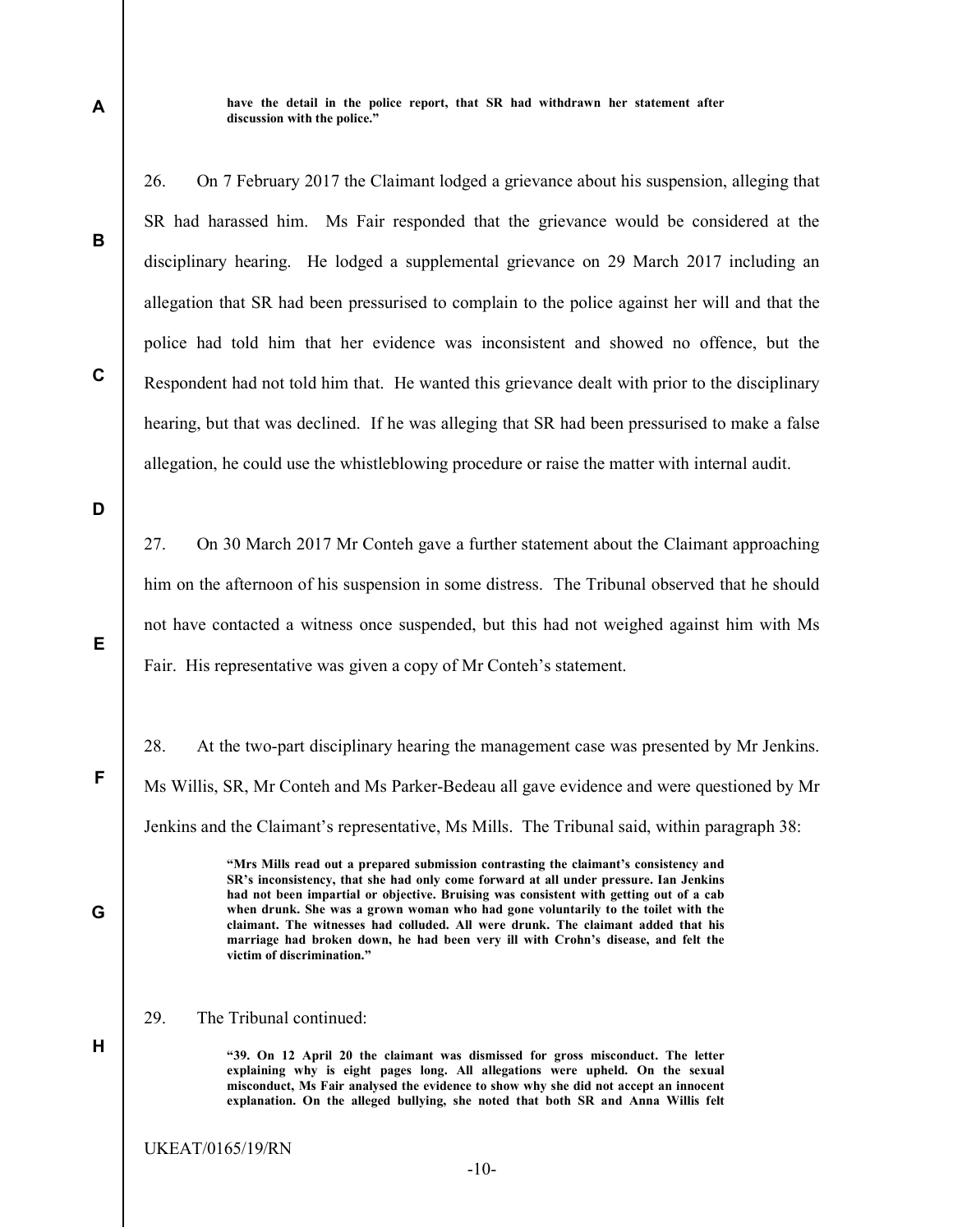A

B

pressured not to report anything, compounded by both viewing him as "a more senior and longer serving member of staff in a position of authority", especially SR, "a student who you mentor", as "she had spent time with you shadowing and learning from you at work. This trust has now been broken". In her letter she credited SR with having complained to a manager and gone to the police; in evidence to the tribunal she said if she had known SR had withdrawn her statement she would have wanted to find out from her why."

C

D

E

F

G

H

30. The Claimant appealed. The appeal hearing took place before two councillors. They had pre-read the file and viewed the CCTV. Ms Fair presented her reasons. Ms Mills made submissions that the decision was based on the Claimant's age and ethnicity and that SR was a mature student. The Claimant said Mr Jenkins had viewed him as "Rochdale man".

31. The appeal panel concluded that the investigation and decision had been thorough and fair and that the conversation on the Monday after the incident was "not a normal social conversation after a night out". Even taking into account the Claimant's five years of good service, trust and confidence had broken down. The appeal failed.

32. The Tribunal directed itself as to the law. As to unfair dismissal, as well as citing section 98 Employment Rights Act 1996, Abernethy v Mott, Hay and Anderson [1974] ICR 323 and the guidance in **British Home Stores Limited v Burchell** [1980] ICR 303, it said this:

> "Where the employer establishes that conduct was the reason for dismissal, tribunals must consider whether the employer had a genuine belief in the misconduct, and whether that belief was founded on reasonable grounds, including whether there had been a reasonable investigation – British Home Stores v Burchell (1978) ICR 303. The standard of proof is the civil standard of balance of probability, rather than the criminal standard beyond reasonable doubt, but A v B, EAT/1167/01 establishes that the standard of investigation must be high if the outcome is career-ending for the employee, and the investigator must look for exculpatory evidence too. Jhuti v Royal Mail 2017 EWCA Civ 1362, reviewed how to treat a case where relevant information was withheld from the decision maker. The discussion shows that the acts and omissions of an investigator appointed by the employer in relation to the dismissal decision is part of the dismissal process (as was not the case in on the facts of Jhuti). We were referred to Roldan v Salford (2010) EWCA Civ 822, in that an employer is not forced to choose between two conflicting accounts but can decide that neither was at fault and make a decision based on all the facts available."

33. Its discussion of the law on discrimination included citation of section 136 Equality Act 2010 concerning the burden of proof, and authorities relating to it.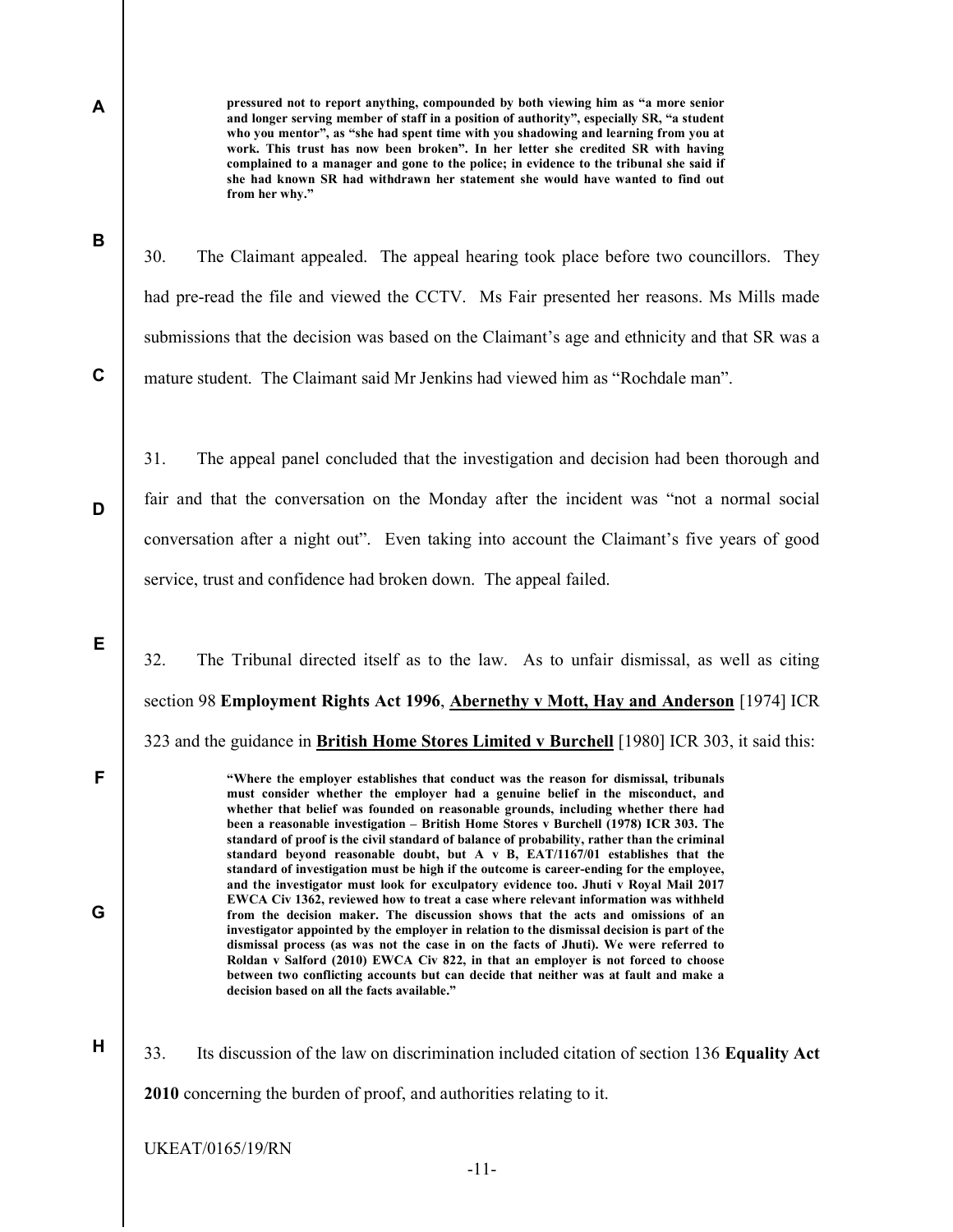A B C D E F G H 34. The Tribunal summarised the rival submissions. For the Claimant this included reference to the fact that Mr Jenkins had not told Ms Fair that SR had withdrawn her allegations from the police, and the assertion that he had persuaded SR to make a report to the police, and that he had decided that the Claimant was guilty before he began. 35. The Tribunal observed: "53. Neither side argued that if the conclusion on the facts was correct there should not have been a dismissal. The respondent submitted that even if the Monday conversations did not amount to bullying, the respondent was entitled to take account of the claimant's behaviour then when deciding what to believe about the Friday. To us, this case was all about whether a reasonable employer could conclude the claimant was guilty of what is said to have happened then." 36. The majority conclusion in relation to unfair dismissal and wrongful dismissal was this: "54. We considered that the decision maker had all the evidence before her, and all the relevant witnesses were questioned at the hearing. We also considered that generally there were few inconsistencies in SR's account: she was mostly very careful to state what she knew from memory and what she had been told by others, and particularly so at the police station. The exaggeration of the term "dragged" was spotted by Carolyn Fair for herself from the CCTV – SR was being led, on one view, or had walked alongside the claimant. She also identified that the photograph showed bruising not from the collarbone, as Ian Jenkins had described it, but across the mid part of both breasts. Carolyn Fair was an experienced social worker in children and families, used to how people react to violence, and used to judging when and how people reveal information, which she used when considering how SR had added information over time. Her letter shows she had several reasons for preferring SR's account. 55. The only exception may be where she included the fact that SR had been to the police, as a reason to accept her evidence, not knowing she had retracted her complaint. We considered the effect on the reasoning in her letter if the words "and to the police" was removed from the sentence where it appears. We concluded she had sufficient reasons even so for concluding that the claimant had grabbed or pushed R's breasts, and this complaint had little weight. She already knew the police were taking it no further; and knew there were different standards of proof. More, she had already identified and considered the discrepancies ("dragged", and the inconsistency of what she could remember in the toilet). As for her stopping questions, we can read in the transcript that she did try to do so, to protect SR, but also that Mrs Mills went ahead and asked it anyway, and SR answered, without further intervention from Ms Fair. 56. The only two witnesses to what happened in the toilet had no, or no reliable, recollection of events. The two friends could have misunderstood the claimant's intentions when he suddenly took SR to the toilet – it is possible that he took her to be sick, but it is also possible, since SR never wavered in her account of conversation at the bar, that he was aroused and did intend sexual contact when she was extremely drunk, and, if he had thought about it, too drunk to consent. What is difficult to explain away – and this perhaps explains why the claimant was so persistent in stating the photograph was faked, of another person, or taken after a different incident – is the photograph. Although the date was not known at the hearing (though since summer 2018 when the claimant obtained the police report we know it was taken on 26 November 2016), the claimant had mentioned to Anna over the weekend that she had "boob bruises", and in the following days she put it in writing. The timing makes it unlikely to be something she made up. There was no certainty as to what happened in the toilet, but the surrounding circumstances and the photograph made it reasonable to draw the inference to a balance of probability standard. We add that although neither person involved had much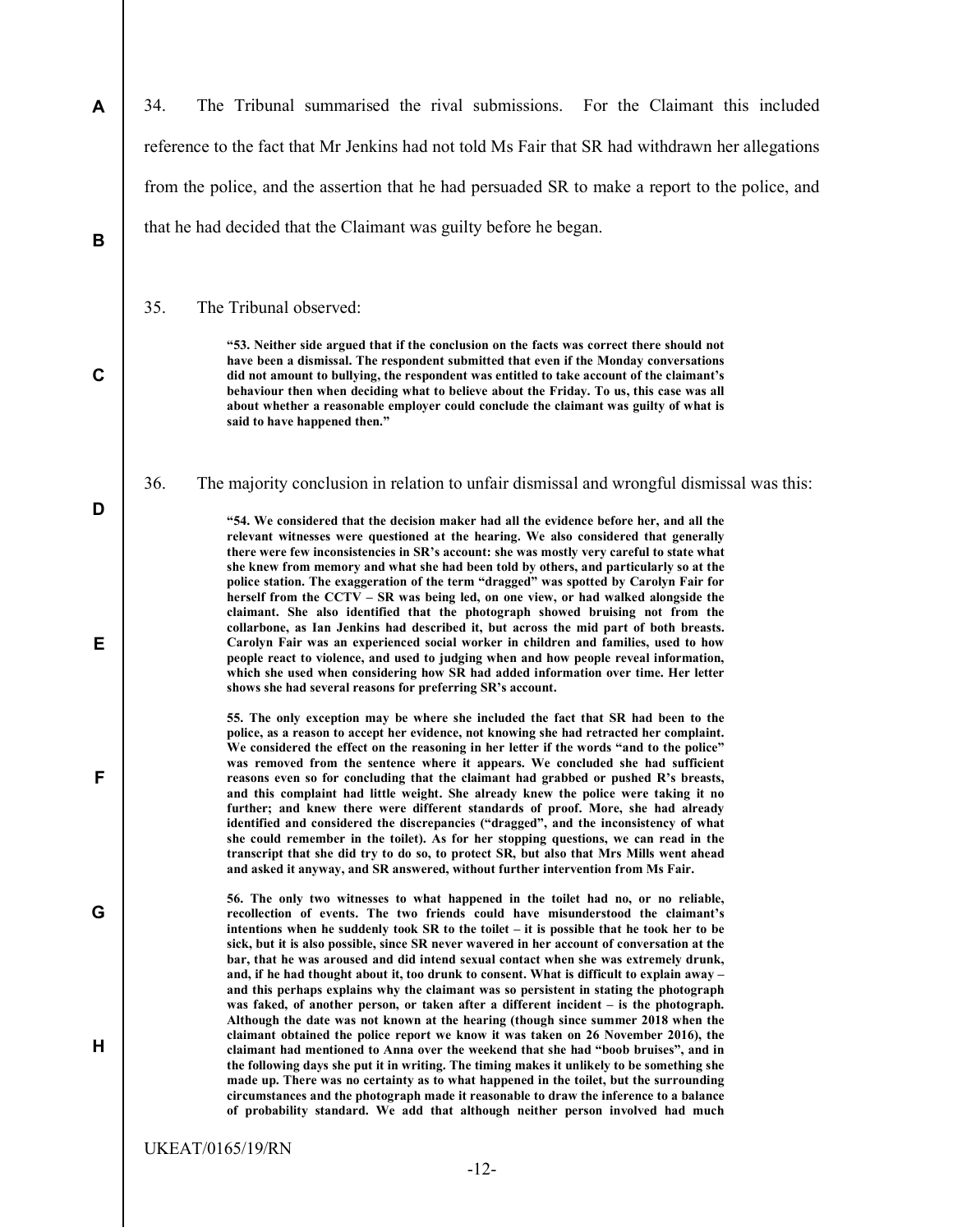recollection, the claimant was obviously extremely worried that something bad had occurred that night, hence his anxiety and questions on the Monday; so was SR, as immediately after the episode she was upset, indicating it had been "traumatic" and the claimant had been "pervy". The "group hug" before they parted was chaste and brief. By itself "pervy" might allude only to his language, but the photograph and bruises still require explanation. The affectionate kissing on the CCTV shows that was consensual, but we cannot see that this indicates consent to a tongue in the mouth, a proposal of sexual intercourse, anal or otherwise, or pressure on the breasts such as to cause bruising, when a woman is obviously drunk. There was enough there to conclude that the episode in the toilet had led to substantial bruising, and was not consented to. It was also clear enough that the claimant could remember nothing, and anything he said was based on other evidence.

57. It seemed to us that Ian Jenkins did adopt a hostile approach to the claimant. He had reason to ask about SS, given she had already stated she went out with him earlier in the evening, and he dropped it when SS then changed the date. He had reason, given what the claimant said about not being able to pay for drinks, to ask to see his bank records to check if it was true. (We do not know of the claimant did supply them or what they showed). He had been shocked by the sight of the bruising and by her tears. It was possible that someone reading the questions could adopt his view that the claimant had to prove his innocence, though we do not think it sinister or showing prejudice that he referred to her as "victim", as he was a former police officer and we can see the police used the same term in their report, but his questioning was tough. There was however evidence for the conclusion he drew; further, the investigation was very thorough, and the report included all the material on which it was based. We were satisfied that Ms Fair was alive to discrepancies, and that over a two day hearing the claimant had ample opportunity to challenge the evidence and any inferences that might be drawn from it. She demonstrated sufficient independence for us to be confident her decision was based on the evidence and did not replicate Ian Jenkins's suspicious hostility. Nor do we think any hostility impaired the claimant's ability to give an account of himself– it seemed to us that he genuinely could not remember, perhaps because he is likely to have gone on drinking through the night. Just as a thorough appeal can "cure" defects in an unfair dismissal decision, so we concluded a thorough and fair hearing "cured" any deficiency in his interview and report.

58. It was suggested at various stages by the claimant and his union representative that the after work drinks was not an official function, and not something the respondent should have concerned itself with. We did not agree that it was an official team building event – though it had that effect - as it was arranged by the team members, not the managers. Nevertheless, it took place because they were colleagues in the two named teams, and was not a private matter divorced from work. No one outside work had been involved in the evening. The claimant was not a manager, and no longer a deputy team leader, but SR had shadowed him as part of her training Case No: 2206904/2017 10.2 Judgment - rule 61 placement, and was entitled to feel safe, not vulnerable, in his presence.

59. As for the second charge, of bullying, it is true there was no open threat, and it is possible that the claimant was simply concerned about gossip and was appealing to her better feelings, and did not intend to warn her off a complaint. Nevertheless, his words can also be read as indicating she might not be believed if she did, and she sensed he was angry and said she was at fault for being drunk. She had not intended to say anything until then – it was being blamed or warned off that led her to complain about it to her mentor, who recognised there might be more to this and encouraged her to complain. The respondent took his conduct into account – that he was trying to warn both off a complaint. By itself it is unlikely to have justified dismissal. Taken with the other matter, if he was concerned something inappropriate (including intercourse) had occurred, he should not have tried to dissuade more junior colleagues not to mention it. We agreed with Ms Jones that his conversation added up to moral pressure rather than specific threat. His explanation of the conversations- especially wanting them in private, away from other colleagues as much as the general public - was implausible when he had already enquired by text on Saturday as to the claimant's wellbeing and been reassured. It was something a reasonable employer could take into account.

60. The appeal was thorough. The claimant noted Mr. Proud was critical of the photograph, but even so, he too concluded the decision was safe. We were satisfied they had engaged critically with the evidence.

A

B

C

D

E

F

G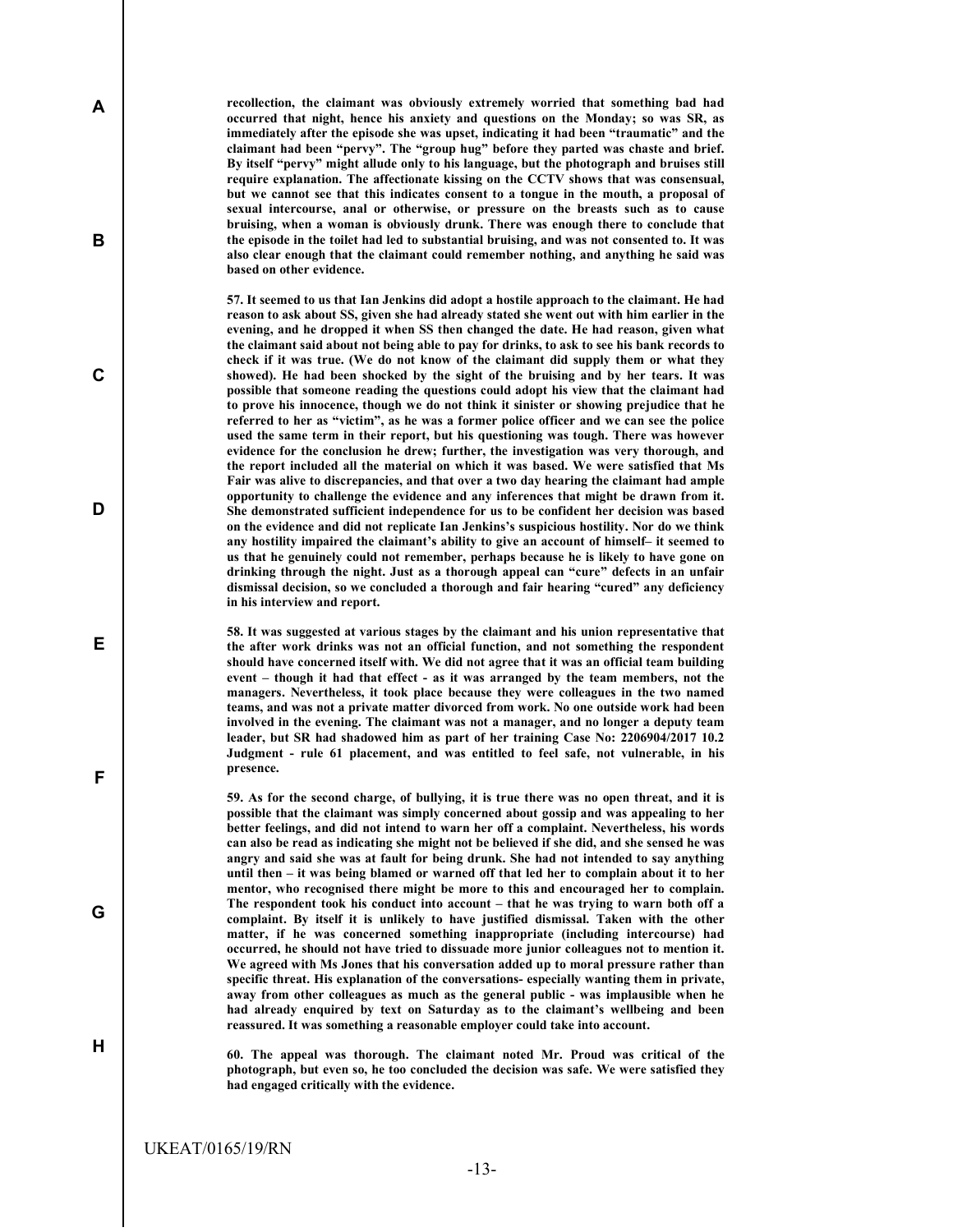61. As to whether this was wrongful dismissal, the majority's own assessment of the evidence on a balance of probability was that the claimant had touched the claimant with enough force to cause bruising. Unwanted and forceful sexual contact with a colleague (and she may have consented to affectionate kissing and a hand on her waist in a public area, but not to forceful touching of her breast in a private place) is a breach of contract entitling an employer to dismiss without notice.

62. The panel had a long and anxious debate about the incident and the evidence, given that both parties were very drunk, SR is not seen on CCTV to resist, she had withdrawn her statement,( though we concluded this did not show she was any less reliable than already shown), and the claimant lost his job and is unlikely to find other work in social services departments because of that, such that we eventually split in our conclusions. The majority agree that it can be said that the claimant was very unlucky, and that when in drink people often act foolishly. Nevertheless, for the reasons given, the majority concluded the respondent had reason to find gross misconduct, and we did not find the dismissal unfair. We also concluded on a balance of probability that an assault had taken place, justifying summary dismissal."

37. The Tribunal then set out the conclusions of Mr Eggmore, in the minority, in respect of those claims. He explained why he considered that there were inconsistencies in both parties' accounts, that Mr Jones' investigation was hostile and biased in favour of SR, and that it was prejudicial to the Claimant that Ms Fair was not told that she had withdrawn her complaint to police. He did not conclude that the Claimant's conduct on the Monday after the incident amounted to any form of harassment or serious misconduct. The Respondent did not have reasonable grounds for its conclusions. He did not find the Claimant to have caused bruising. He would have upheld the claims of both unfair and wrongful dismissal.

38. The Tribunal's unanimous decision in relation to the discrimination claims was this:

"70. As for the discrimination claims, in which our conclusion is unanimous, we discount any comparison with the treatment of SR. They were not comparable, because he did not complain about her until the investigation was concluded. It was not then necessary to go back to SR when her evidence was to be tested in a hearing.

71. We focused on the hypothetical comparisons. If both claimant and SR had been 26 (or 43) we did not think the outcome would have differed. The claimant may not have been a manager, but there was a hierarchy - he was an established member of staff and had mentored SR on two cases. That made it important that he did not take advantage of his status either in the incident itself (it was not clear he did, but a responsible person would have held back given her student status) or in the conversation about not mentioning it to people. He would have been expected to have higher standards. It was not that she was young, but that she was a student. When the dismissal letter mentioned he was "a more senior and long-serving member of staff" it was about relative status, not relative age.

72. It may be right that Ian Jenkins was aggressively assuming guilt and that the age difference was a factor he had added to the evidence he already had. We did not think it significant that he collected reports from others before seeing the claimant; an investigation into any serious matter (as more commonly with fraud) may have taken this course. We did not believe Ms Fair was influenced by this. The claimant may have

UKEAT/0165/19/RN

A

B

C

D

E

F

G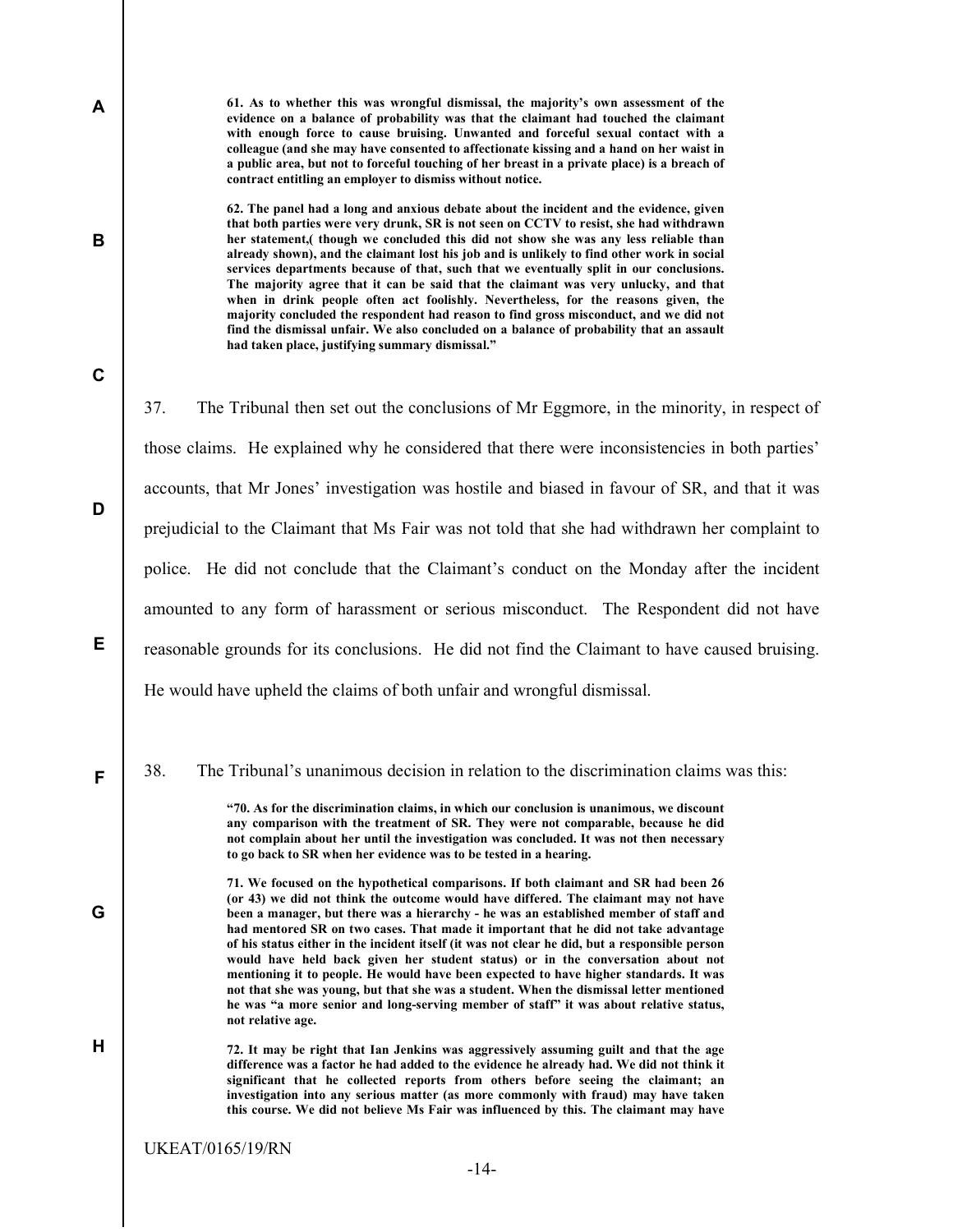| A           | been questioned more fiercely, but the evidence of the photographs was a large part of<br>that. Her also had the opportunity to test all the witnesses at the hearing.                                                                                                                                                                                                                                                                                                                                                                                                                                                   |
|-------------|--------------------------------------------------------------------------------------------------------------------------------------------------------------------------------------------------------------------------------------------------------------------------------------------------------------------------------------------------------------------------------------------------------------------------------------------------------------------------------------------------------------------------------------------------------------------------------------------------------------------------|
|             | 73. As for Ian Jenkins saying he was older, we noted that the police report had some<br>standard box factors to tick, including age difference, and the officers had identified an<br>age difference of "10-14 years". In assessing the seriousness of an alleged assault, it was<br>not irrelevant to take account of age, and the risk of abuse of seniority meant it was to<br>be considered; control of such abuse is a legitimate aim, and it was proportionate to<br>mention it.                                                                                                                                   |
| B           | 74. As for the difference in sex and marital status, we considered that a social work<br>department, alive to diversity issues, would have treated the episode as seriously if both<br>had been a woman, or if the sexes of claimant and SR had been reversed (though it was<br>hard to envisage this in reality, perhaps because a male SR may have hit back and a<br>female claimant been unlikely to use sufficient force), or if both had been men. They<br>would still have been averse to blaming the victim, which would have been enough to                                                                      |
| $\mathbf c$ | account for a Case No: 2206904/2017 10.2 Judgment - rule 61 difference in interrogation<br>style. The lay members observe that a local authority (of which both have substantial<br>experience) would be very sensitive to suggestions that inconvenient events were being<br>covered up, and thought it necessary to investigate fully whoever was said to have<br>assaulted whom. Social work managers would also be especially aware of diversity<br>issues, and the need to avoid blaming victims. They also have much experience of<br>assaults, actual and alleged, in their casework, and of forensic situations. |
| D           | 75. The remark about being a married man was relevant, when on SR's account she had<br>declined further engagement before the episode because he was married, and the<br>claimant had mentioned it to the two women in the Monday conversation; in any case<br>marital status has some relevance in considering an allegation of sexual misconduct,<br>whichever sex is involved, and did not indicate discrimination on grounds of marital<br>status. We did not conclude the claimant was less favourably treated by mention of his<br>marital status.                                                                 |
|             | 76. None of us was able to conclude that the respondent discriminated because of age,<br>sex or marital status."                                                                                                                                                                                                                                                                                                                                                                                                                                                                                                         |
| Е           | <b>The Grounds of Appeal</b>                                                                                                                                                                                                                                                                                                                                                                                                                                                                                                                                                                                             |
|             | 39.<br>The live Grounds of Appeal: Grounds 1, 3 and the amended Ground 4, were as follows:                                                                                                                                                                                                                                                                                                                                                                                                                                                                                                                               |
|             | <b>Ground 1</b>                                                                                                                                                                                                                                                                                                                                                                                                                                                                                                                                                                                                          |
| F           | The majority of the ET erred in paragraph 55 of the decision where they held that the<br>dismissal was still fair, notwithstanding that the decision maker was not informed that<br>the complainant had withdrawn her allegation of sexual assault to the police and this<br>had not been investigated further by the investigator;                                                                                                                                                                                                                                                                                      |
|             | The test applied by the ET at paragraph 55 was whether there was sufficient evidence of<br>guilt, even if the complainant had not reported a sexual assault to the police to dismiss,<br>which conflates the issues of unfairness and Polkey;                                                                                                                                                                                                                                                                                                                                                                            |
| G           | The correct approach to consider whether i) the failure to investigate the reasons why<br>the complaint was withdrawn and to consider it at the disciplinary hearing made the<br>dismissal unfair; ii) to consider whether the withdrawal meant that that the Respondent<br>no longer had reasonable grounds to sustain their belief; iii) consider the issue of <i>Polkey</i> ;                                                                                                                                                                                                                                         |
|             | If the Respondent had investigated, they would have found out that the complainant had<br>told the police that she was withdrawing her complaint because she was not alleging any<br>sexual assault took place and she had been pressured to complain by the Respondent<br>(para 33).                                                                                                                                                                                                                                                                                                                                    |
| н           | Ground 3                                                                                                                                                                                                                                                                                                                                                                                                                                                                                                                                                                                                                 |
|             | The majority of the ET's decision that there had been an assault, and that accordingly<br>the dismissal was fair, was one which no reasonable tribunal having properly instructed<br>itself in the law could come to:                                                                                                                                                                                                                                                                                                                                                                                                    |
|             | <b>UKEAT/0165/19/RN</b>                                                                                                                                                                                                                                                                                                                                                                                                                                                                                                                                                                                                  |
|             | $-15-$                                                                                                                                                                                                                                                                                                                                                                                                                                                                                                                                                                                                                   |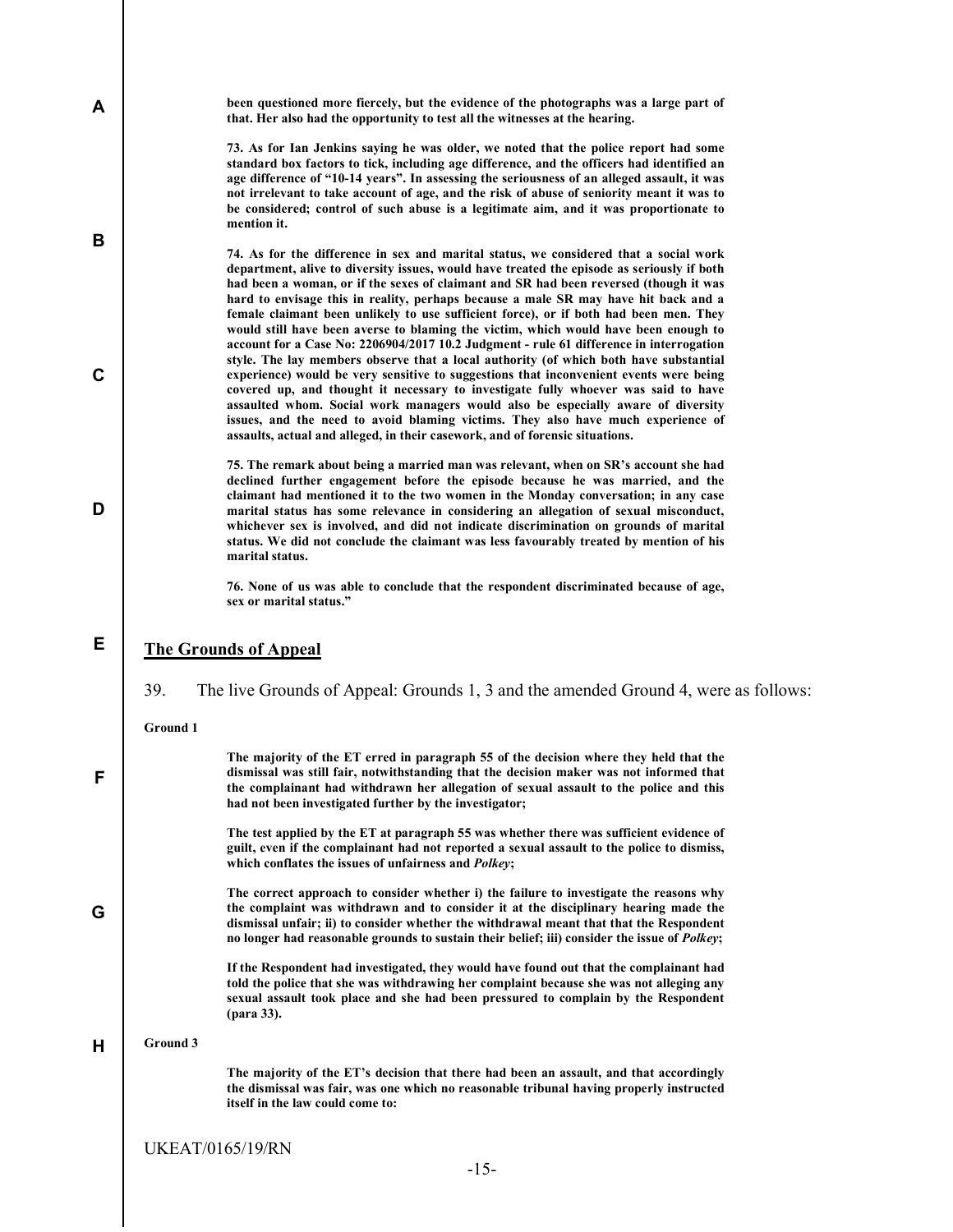| A | For the reasons set out in the minority conclusion; and                                                                                                                                                                                                                                                                                                                                                                                                                                                                    |
|---|----------------------------------------------------------------------------------------------------------------------------------------------------------------------------------------------------------------------------------------------------------------------------------------------------------------------------------------------------------------------------------------------------------------------------------------------------------------------------------------------------------------------------|
|   | Because the reasoning of the majority was contradictory and inconsistent with the<br>decision as they also found:                                                                                                                                                                                                                                                                                                                                                                                                          |
|   | i There is no finding in paragraph 14 of any acts which could constitute bullying,<br>harassment or intimidation;                                                                                                                                                                                                                                                                                                                                                                                                          |
| в | ii 'The only witnesses to what happened in the toilet had no, or no reliable, recollection<br>of events,' (paragraph 56);                                                                                                                                                                                                                                                                                                                                                                                                  |
|   | iii 'In respect of the second charge of bullying there was no open threat and it is possible<br>that the claimant was simply concerned about gossip and was appealing to her better<br>feelings and did not intend to warn her off a complaint' (paragraph 59);                                                                                                                                                                                                                                                            |
|   | iv "We agreed with [the appeal officer] that [the Claimant's] conversation added up to<br>moral pressure rather than specific threats' (paragraph 59);                                                                                                                                                                                                                                                                                                                                                                     |
| C | v '[the complainant] was not seen to resist' (paragraph 62);                                                                                                                                                                                                                                                                                                                                                                                                                                                               |
|   | vi 'she had withdrawn her statement' (paragraph 62);                                                                                                                                                                                                                                                                                                                                                                                                                                                                       |
|   | vii 'the majority agree that it can be said the claimant was very unlucky' (paragraph<br>$62$ ).                                                                                                                                                                                                                                                                                                                                                                                                                           |
|   | <b>Ground 4</b>                                                                                                                                                                                                                                                                                                                                                                                                                                                                                                            |
| D | The ET erred in law, having made findings from which they could decide, in the absence<br>of any other explanation, that the Claimant had been discriminated against, they failed<br>to consider whether the burden shifted to the Respondent to prove that the treatment<br>was in no sense whatsoever on the grounds of age or sex; or alternatively the ET failed<br>to consider whether 'the reason why' the Respondent behaved as they did was in no<br>sense whatsoever on the grounds of age or sex; in respect of: |
|   | Mr Jenkins failing to tell Ms Fair that SR had withdrawn her complaint to the police as<br>set out in paragraph 34 of the Judgment;                                                                                                                                                                                                                                                                                                                                                                                        |
| Е | That Mr Jenkins aggressively assumed the Claimant's guilt and adopted a hostile<br>approach towards the Claimant in the investigation as set out at paragraphs 72 and 57<br>of the Judgment;                                                                                                                                                                                                                                                                                                                               |
|   | That the age difference (between the Claimant and SR) was a factor Mr Jenkins added<br>to the evidence he already had, as set out at paragraph 72 of the Judgment [age<br>discrimination only].                                                                                                                                                                                                                                                                                                                            |
| F |                                                                                                                                                                                                                                                                                                                                                                                                                                                                                                                            |
|   | <b>The Arguments</b>                                                                                                                                                                                                                                                                                                                                                                                                                                                                                                       |
|   | 40.<br>I had detailed skeleton arguments, and heard very full oral argument. I was referred to a                                                                                                                                                                                                                                                                                                                                                                                                                           |
|   | number of authorities. The following is a summary of what seem to me to have been the most                                                                                                                                                                                                                                                                                                                                                                                                                                 |
| G | significant arguments on each side.                                                                                                                                                                                                                                                                                                                                                                                                                                                                                        |
|   |                                                                                                                                                                                                                                                                                                                                                                                                                                                                                                                            |
|   | Mr Harris' principal arguments were as follows.<br>41.                                                                                                                                                                                                                                                                                                                                                                                                                                                                     |
| н |                                                                                                                                                                                                                                                                                                                                                                                                                                                                                                                            |
|   |                                                                                                                                                                                                                                                                                                                                                                                                                                                                                                                            |
|   |                                                                                                                                                                                                                                                                                                                                                                                                                                                                                                                            |
|   |                                                                                                                                                                                                                                                                                                                                                                                                                                                                                                                            |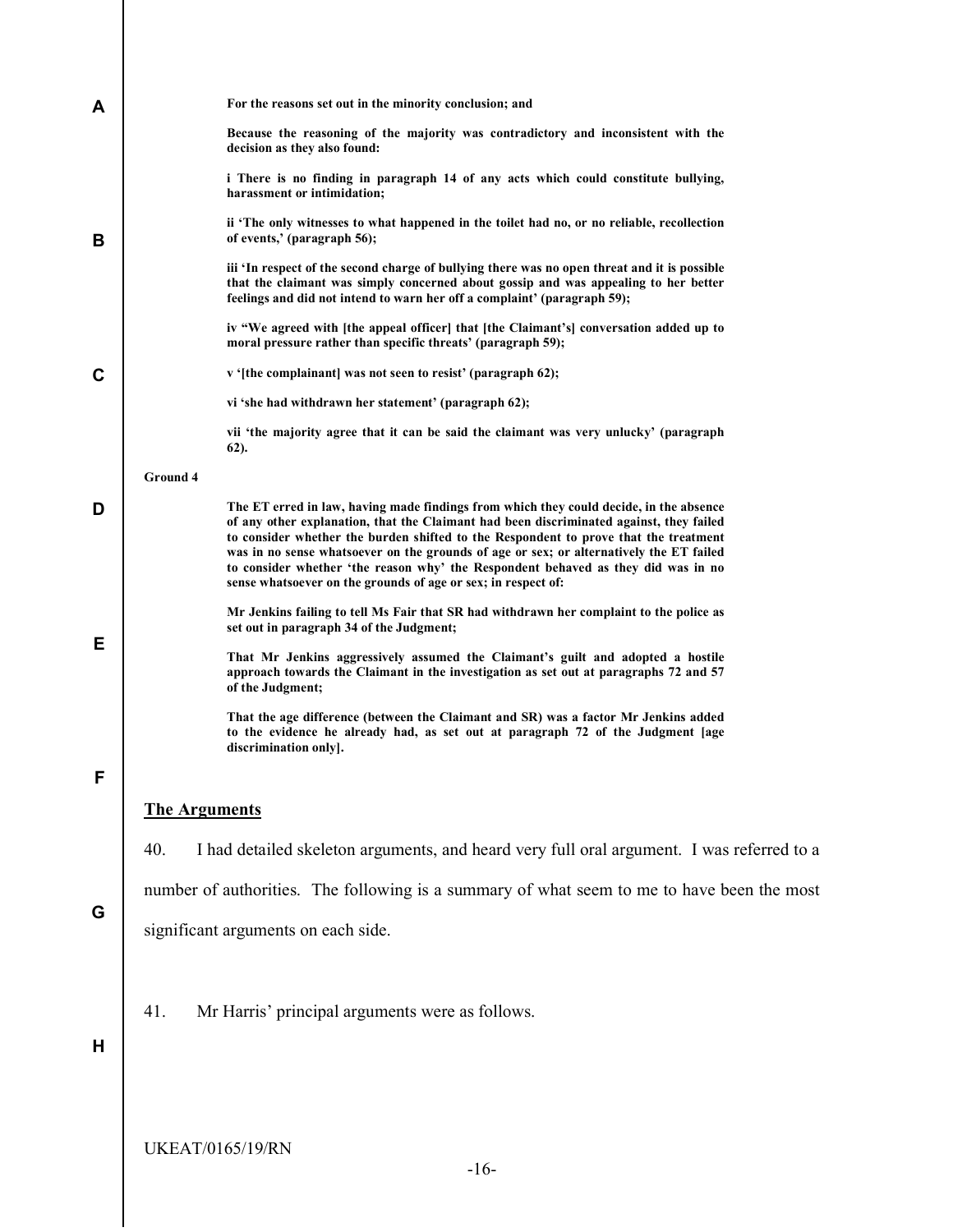42. In relation to Ground 1 Mr Harris argued that, at paragraph 57, the Tribunal had erred in its approach to the significance of Mr Jenkins not reporting to Ms Fair that SR had withdrawn her police complaint. Given the gravity of the allegations that the Claimant was facing – of what amounted to criminal conduct – the Respondent had the heightened duty of proactive investigation discussed in  $\overline{A}$  v  $\overline{B}$  [2003] IRLR 405 at paragraph 60. Ms Fair was aware that SR had complained to the police; and she should have been told of this further development, so that it could also be considered by her.

C

D

E

F

G

A

B

43. Further, he submitted, the Tribunal had applied a "no difference" approach at the stage of deciding the fairness of the dismissal. That was to commit the heresy which, as the EAT said in A v B at paragraph 86, had been laid to rest in Polkey v AE Dayton Services Limited [1988] ICR 142. At the liability stage the Tribunal should have considered solely whether Mr Jenkins' failure to report the withdrawal of the police complaint made the dismissal unfair. It should have concluded that it did. The Tribunal could then, but only then, at the remedy stage, have gone on to consider whether it made any difference to the outcome.

44. The reason why this aspect rendered the dismissal unfair, submitted Mr Harris, was because there was a material difference between the police having decided to take no further action, and SR having also withdrawn her police complaint. The natural implication of the latter was that she no longer maintained that she had been assaulted. Had Ms Fair known this, she could not have placed any reliance on SR's account, and could not have properly concluded that an assault had taken place. Further, Ms Fair herself had told the Tribunal that, had she known that SR had withdrawn her police complaint, she would have wanted to know why.

H

UKEAT/0165/19/RN

-17-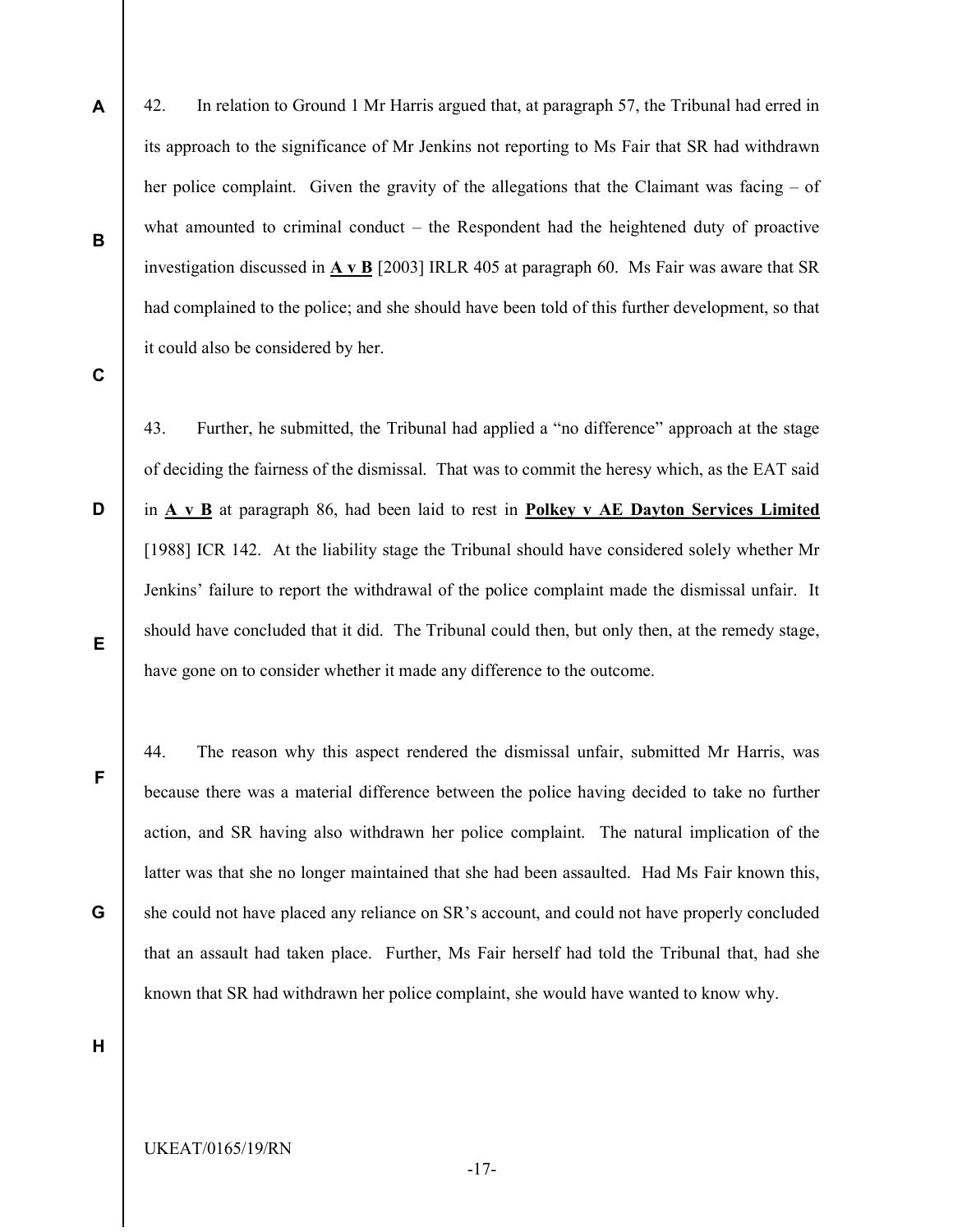A B 45. Further – relying, said Mr Harris, on the recent decision of the Supreme Court in Royal Mail Group Limited v Jhuti [2019] UKSC 55 – Ms Fair's ignorance of the withdrawal of the police complaint could not be relied upon, as Mr Jenkins' knowledge of it could and should be attributed to the Respondent as employer.

C

D

challenge. Regarding the finding of assault, the Tribunal had acknowledged that only SR and the Claimant could know what had happened in the toilet. The evidence was that SR had no, or no reliable, recollection of that. She had also withdrawn her statement from the police. Even if it was SR in the photograph, there was no evidence that the Claimant had caused the bruising. If he had, SR could have been expected to have raised it with colleagues immediately following the incident. But she did not. The surrounding evidence did not support the conclusion that the Claimant had assaulted her, but pointed the other way, or was at best contradictory.

46. In relation to Ground 3, Mr Harris acknowledged that this amounted to a perversity

E

47. Mr Harris also argued that the Tribunal's findings at paragraph 59 were perverse. He argued that moral pressure could not be properly viewed as amounting to threats or intimidation and could not be fairly relied upon to support the decision to dismiss.

F

48. In relation to Ground 4, Mr Harris said that, when the Tribunal came to reach its decision, the conduct in relation to which it was being said that Mr Jenkins had discriminated against the Claimant, by reference to both age and sex, was his general approach to the investigation, including in particular his failure to inform Ms Fair that SR had withdrawn her complaint to the police.

H

G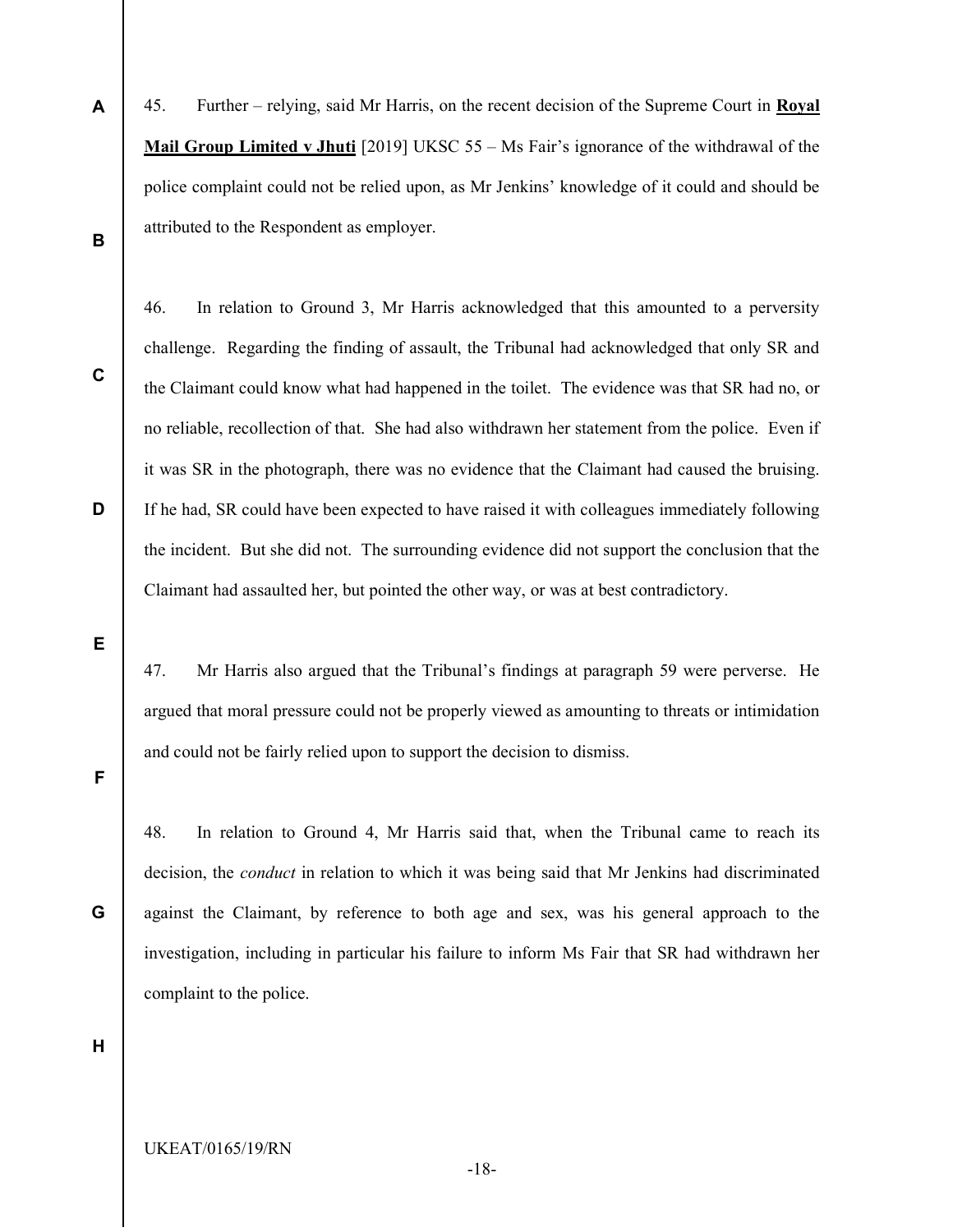A

B

C

D

E

49. The Respondent in its amended Answer (following my allowing the amended Ground 4 to proceed) had asserted that the only discrimination allegations relating to the conduct of Mr Jenkins were: (a) that his referring to the Claimant being a married man was an act of sex discrimination; and (b) that referring to him being a senior manager was an act of age discrimination. Mr Harris accepted that this was how the issues had been correctly identified at the PH. But, as was recognised in Parekh v The London Borough of Brent [2012] EWCA Civ 1630, at 31, a list of issues was not always the final word, and could be later reconsidered. Here, said Mr Harris, the case ultimately advanced was a broader one of discrimination by stereotyping the Claimant. That was reflected in his written closing submission to the Tribunal, and was noted by the Tribunal at the start of paragraph 2 of its Decision. The Employment Appeal Tribunal ("EAT") should therefore properly entertain this ground on that broader basis.

50. Looking at the alleged conduct of Mr Jenkins on that broader basis, however, it was unclear whether the Tribunal had taken the view that the burden had not shifted, or whether it was in any event satisfied that there was no discrimination by Mr Jenkins. But in any event, it had not properly found a non-discriminatory explanation for his conduct. The closest it came to that was in paragraph 74, but it was not entitled to rely on its own general assumptions; and, in any event, they could not be applicable to Mr Jenkins, who was not a social worker.

G

H

F

51. There were several findings from which the Tribunal could and should have concluded that the burden in relation to Mr Jenkins' conduct shifted. These were (a) his failure to inform Ms Fair that the police complaint had been withdrawn, the significance of which, as a former police officer, he would have appreciated; (b) the fact that he aggressively assumed the claimant's guilt – as found by the Tribunal at paragraphs 57 and 72; and (c) the finding that "age was a factor he added to the evidence he already had", at paragraph 72. This was

UKEAT/0165/19/RN

-19-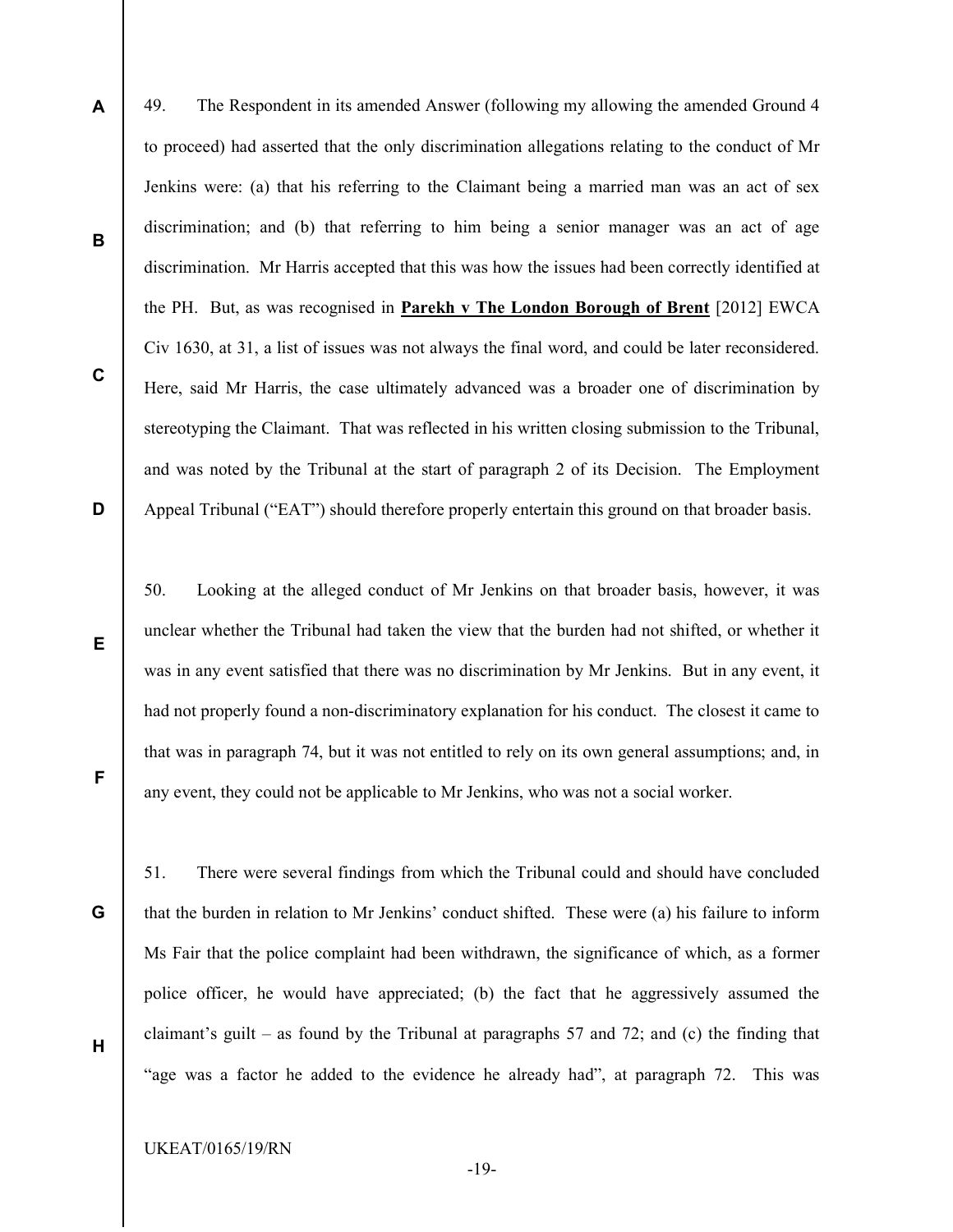A reflective of his having stereotyped the Claimant as a sexual predator. These findings were potential evidence of a general discriminatory attitude on the part Mr Jenkins, from which the Tribunal should therefore have concluded that the burden had shifted, and not been discharged.

B

C

D

52. In the course of oral argument, however, Mr Harris said that he conceded that, if, contrary to his case, I concluded that the conduct of Mr Jenkins impugned by the discrimination claims, which it fell to the Tribunal to consider in its decision, remained confined to that which had been identified in the list of issues at the PH, then Ground 4 could not, on that basis, succeed. It was maintained only if I accepted that the Tribunal ought to have considered the complaints about the conduct of Mr Jenkins as more broadly based, and embracing his failure to report the withdrawal by SR of her police complaint.

53. Mr Harris also accepted in oral submissions, that because the version of Ground 4 that had been allowed to proceed to the full appeal Hearing, did not challenge the Tribunal's conclusions that Ms Fair's decision to dismiss was not an act of direct sex or age discrimination, he could not maintain the argument, advanced in his written skeleton, that, in light of Jhuti, the Tribunal should have found that the dismissal itself was "tainted by discrimination".

54. However, if I found that the Tribunal had erred in concluding that there was no discrimination on the part of Mr Jenkins, and were the Claimant then to secure a fresh finding that there was discriminatory conduct by him, then Mr Harris maintained that that could in turn open the door to a submission at the remedy stage, that Mr Jenkins' discriminatory conduct had caused the Claimant to lose his job.

F

E

G

H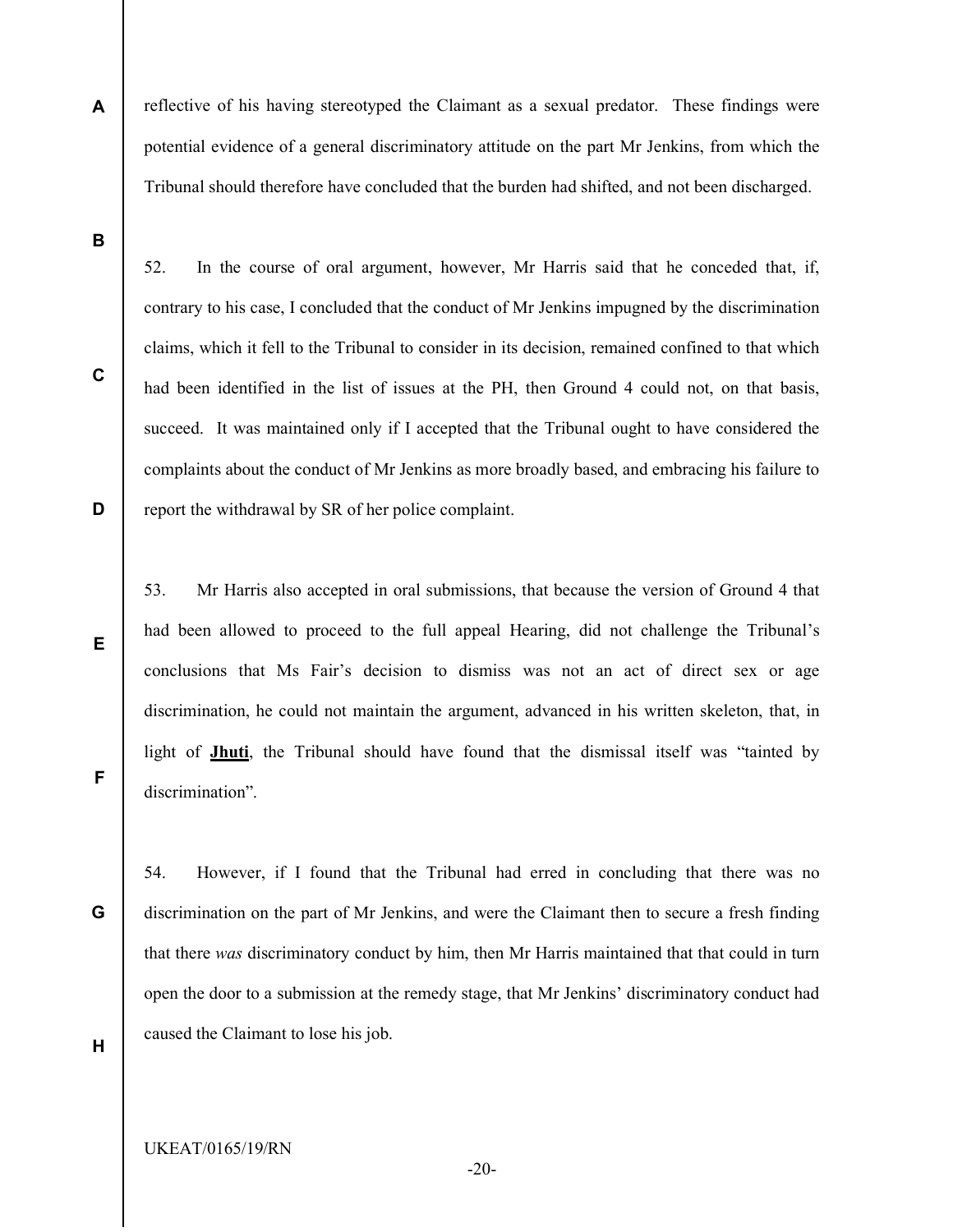55. Ms Criddle's principal arguments were as follows.

56. In relation to Ground 1, she drew attention to the fact that Mr Jenkins completed his investigation and report on 12 January 2017, but SR did not withdraw her allegations to the police until some weeks later. So, Mr Jenkins could not be criticised for not covering in his formal investigation, something that had not yet happened when that investigation concluded.

C

D

E

F

G

H

A

B

57. In oral argument Ms Criddle confirmed, however, that she did not dispute that the fact that Mr Jenkins later learned that SR had withdrawn her police complaint, and the fact that Ms Fair did not know this (because she was not told), was something that the Tribunal could properly take into account at the section 98(4) stage. Jhuti, she argued, was not actually authority for that proposition, but none was needed, and it was not controversial, as such.

58. However, Ms Criddle argued, the majority had sufficiently and properly engaged with these features of the facts at the section 98(4) stage. The real issue, said Ms Criddle, was whether the majority were entitled to conclude that Ms Fair's belief that the Claimant was guilty of inappropriate sexual behaviour was reasonably reached, taking account of the fact that she was not aware of the withdrawal of the police complaint. The majority had concluded, drawing on the dismissal letter, that there were several reasons why Ms Fair had preferred SR's account to that of the Claimant. The fact that SR had complained to the police was merely a factor that added weight to her conclusion, not a necessary ingredient of her reasoning.

59. The majority also properly took into account the significance of the complaint to the police having been withdrawn, as part of its assessment of the question of reasonable belief. They carefully assessed the evidence that Ms Fair did have, and what she did know. She knew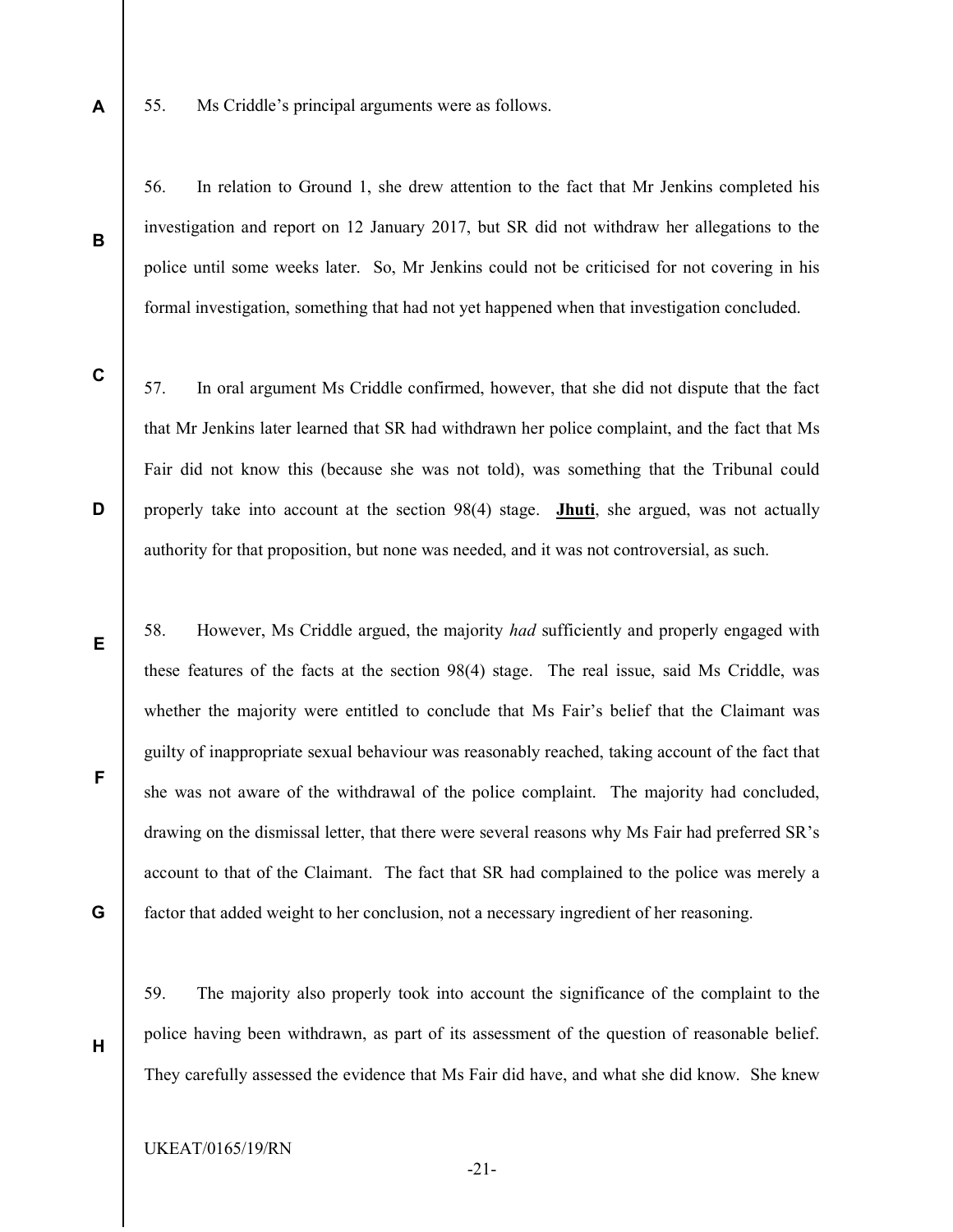A that the police were not taking the matter further. She took into consideration inconsistencies in SR's account, and therefore specifically considered her credibility. Further, the core of the evidence before Ms Fair, as discussed by the Tribunal at paragraph 56, was the photograph. The majority of the Tribunal properly concluded there that, while there was no certainty as to what happened in the toilet, the surrounding circumstances and the photograph made it reasonable to draw the inference that Ms Fair drew, on the balance of probabilities.

C

D

E

F

G

H

B

60. Alternatively, submitted Ms Criddle, if the dismissal was, by reference to the handling of this aspect, unfair, then, in light of the Tribunal's further findings, I was in a position to determine that a 100% **Polkey** reduction must apply, and there was no need to remit. Indeed, I could also conclude, in light of its finding in respect of wrongful dismissal, that the Tribunal would be bound to make a 100% finding of contributory conduct.

61. In relation to Ground 3, Ms Criddle submitted that, as matters stood, this Ground only impugned the majority's own finding that the Claimant had assaulted SR, and hence the decision to dismiss the claim of wrongful dismissal. In any event, even if this ground could be treated as also challenging the decision on unfair dismissal, the reasoning of the majority was clear and cogent, and this challenge fell well short of surmounting the high hurdle of perversity.

62. In relation to Ground 4, Ms Criddle said the starting point must be to consider the actual claims of discrimination relating to the conduct of Mr Jenkins. They concerned his comments that the Claimant was a married man, a senior manager and/or a senior member of staff. That was accurately captured in paragraph 2 of the Tribunal's Reasons, as could be seen from the list of issues attached to the PH minute and the further particulars of the Grounds of Claim which had preceded that PH (a copy of which was also in my bundle for this full appeal Hearing).

UKEAT/0165/19/RN

-22-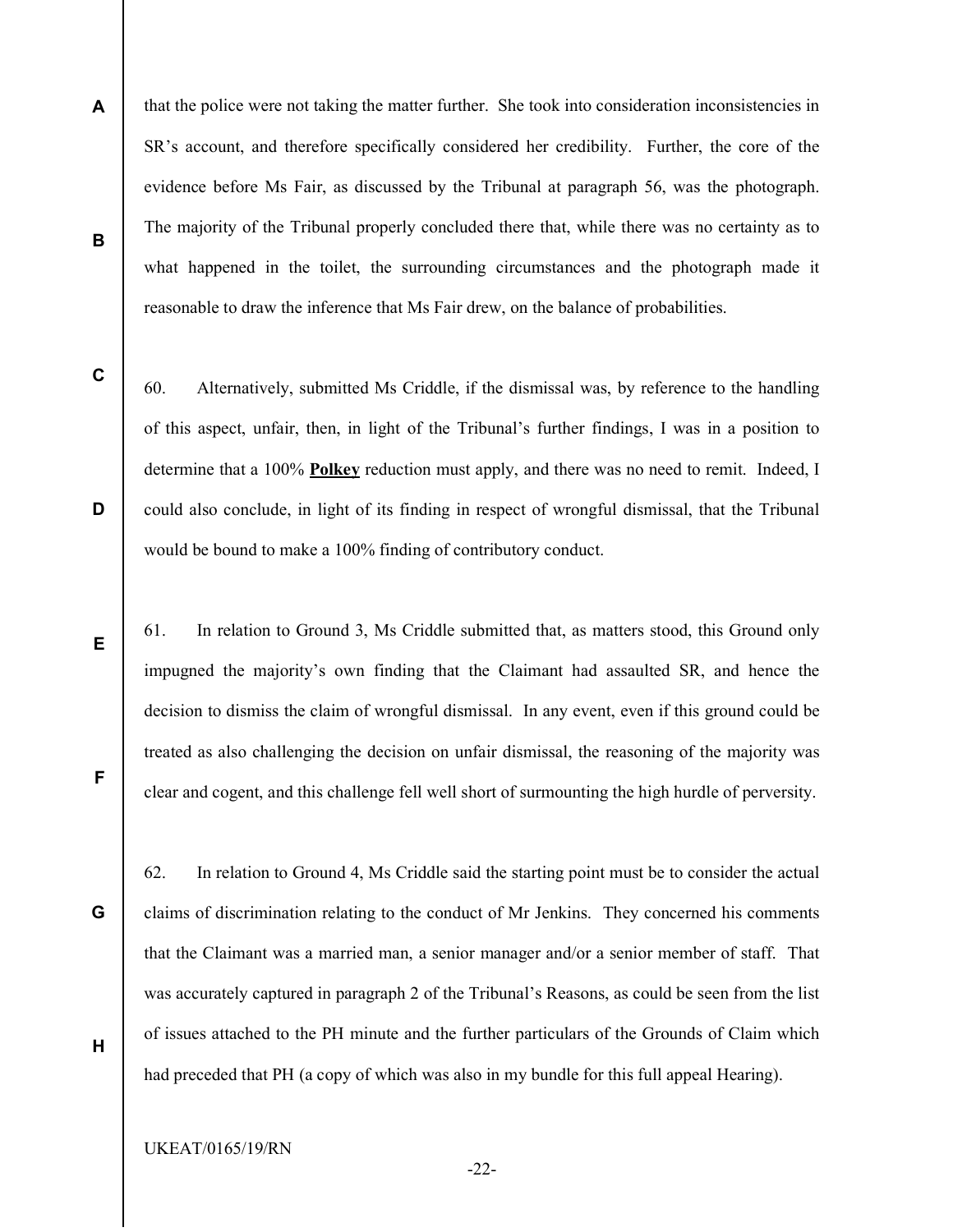- A B C 63. The list of issues had been agreed at that PH, at which the Claimant was represented. Mr Harris did not challenge it, as such. As for his argument relying on **Parekh**, this foundered on the rock that there had, in this case, been no process of the Tribunal reviewing the list of issues, and sanctioning a variation to it. In any event, even the expanded case that Mr Harris sought to advance in his closing submission to the Tribunal had not included the proposition that Mr Jenkins not telling Ms Fair of the withdrawal of the police complaint, was conduct amounting to discrimination. Further, in any event, the Tribunal had not adopted a wider list of issues in paragraph 2 of its Reasons, but had accurately set out what the PH list recorded. The Tribunal could not stray outside of that list. See Chapman v Simon [1994] IRLR 124.
- D E 64. Even if, contrary to her case, the Tribunal could have considered the failure to report the police withdrawal to Ms Fair, as allegedly discriminatory conduct, it was hard to see on what basis it was being said that this conduct should have pointed to a shifting of the burden of proof. Further, the Tribunal was entitled simply to consider the Respondent's explanation for its conduct, and whether it was satisfied by it. That was what it properly did.

### Discussion and Conclusions

Ground 1

F

H

65. The starting point is, as always, the words of the statute. In particular, the Tribunal, having accepted the Respondent's case that the reason for dismissal was his conduct, as alleged,

G had to apply section 98(4) **ERA 1996**, which provides that:

(b) shall be determined in accordance with equity and the substantial merits of the case."

<sup>&</sup>quot;… the determination of the question whether the dismissal is fair or unfair (having regard to the reason shown by the employer)—

<sup>(</sup>a) depends on whether in the circumstances (including the size and administrative resources of the employer's undertaking) the employer acted reasonably or unreasonably in treating it as a sufficient reason for dismissing the employee, and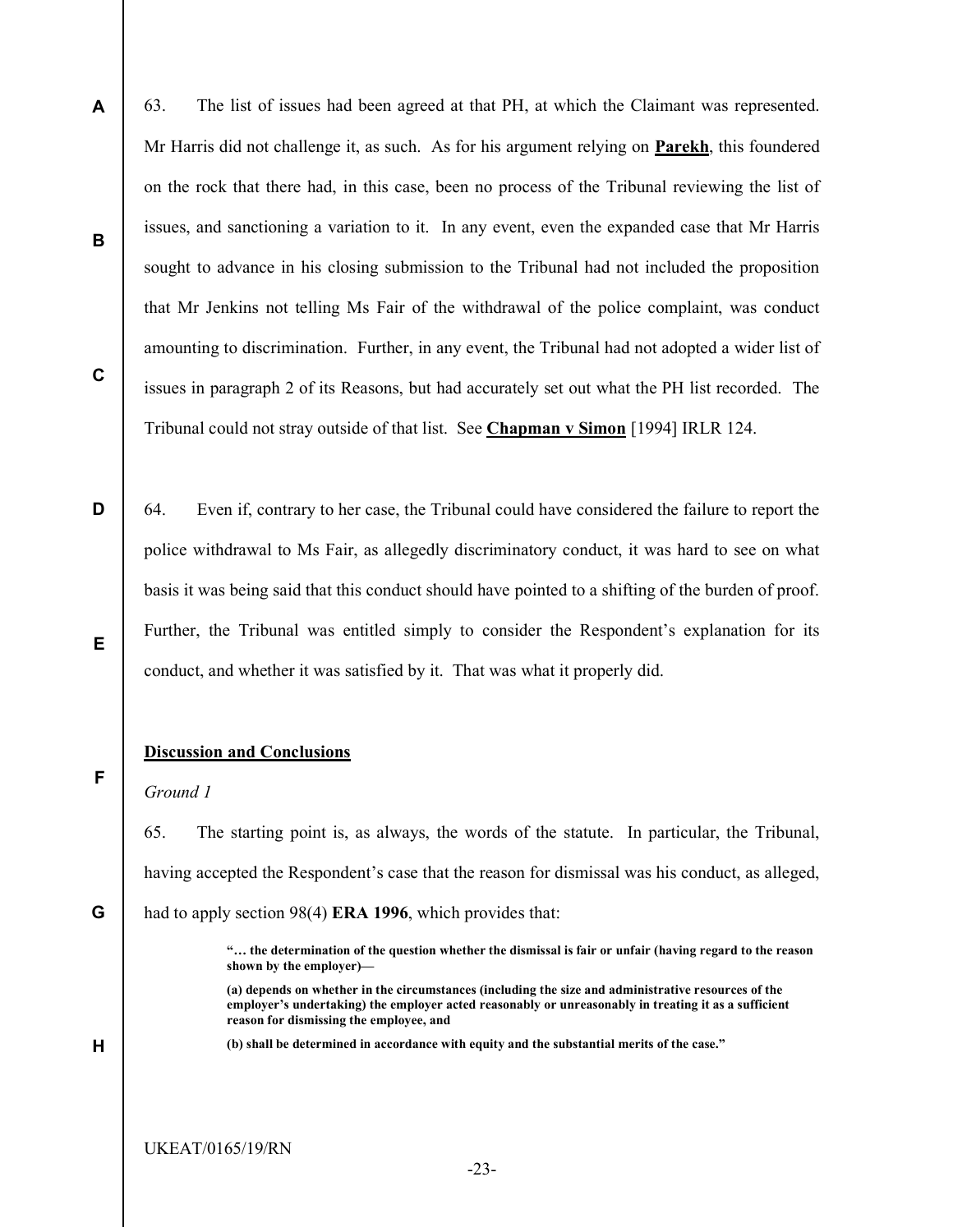66. A number of points that are well-established in the authorities are then particularly pertinent in this case. First, the Tribunal had to consider the fairness of the "end to end" process (including, indeed, the appeal). See **Taylor v OCS Group Limited** [2006] ICR 1602.

67. Secondly, British Home Stores Limited v Burchell [1980] ICR 303 establishes that, in

B

A

C

D

E

F

G

H

a conduct case, the Tribunal should consider whether the employer formed a view that was reasonably open to it following a reasonable investigation; and other authorities establish that a 'band of reasonable responses' approach applies to these questions. What this means, putting it all together, is that the Tribunal must consider whether there has been a reasonably sufficient investigation, and a reasonable view formed, at the point when the decision to dismiss is taken (and/or, in an appropriate case when the decision on the appeal is taken). The notion of "investigation" in this context is not confined to any formal pre-investigation which may occur in the given case, but embraces the overall process of gathering and examining evidence, up to the point when a decision is taken, including at the disciplinary hearing itself.

68. Further, it must be remembered that, basic and important though the questions identified in Burchell are, they are not exhaustive of the considerations that may have a bearing on the fairness of a conduct dismissal in a given case, whether procedural or otherwise. It is not therefore necessary in every case to attempt to shoehorn a critique of the fairness of a conduct dismissal, into one or other stage of the **Burchell** process. The Tribunal should always consider, applying section 98(4), how the particular feature of the circumstances of the case in hand did or did not affect the fairness of the decision to dismiss for the found reason.

69. It is therefore certainly not a sufficient answer to this Ground, that Mr Jenkins had completed his investigation and delivered his report, in point of time, before SR withdrew her

UKEAT/0165/19/RN

-24-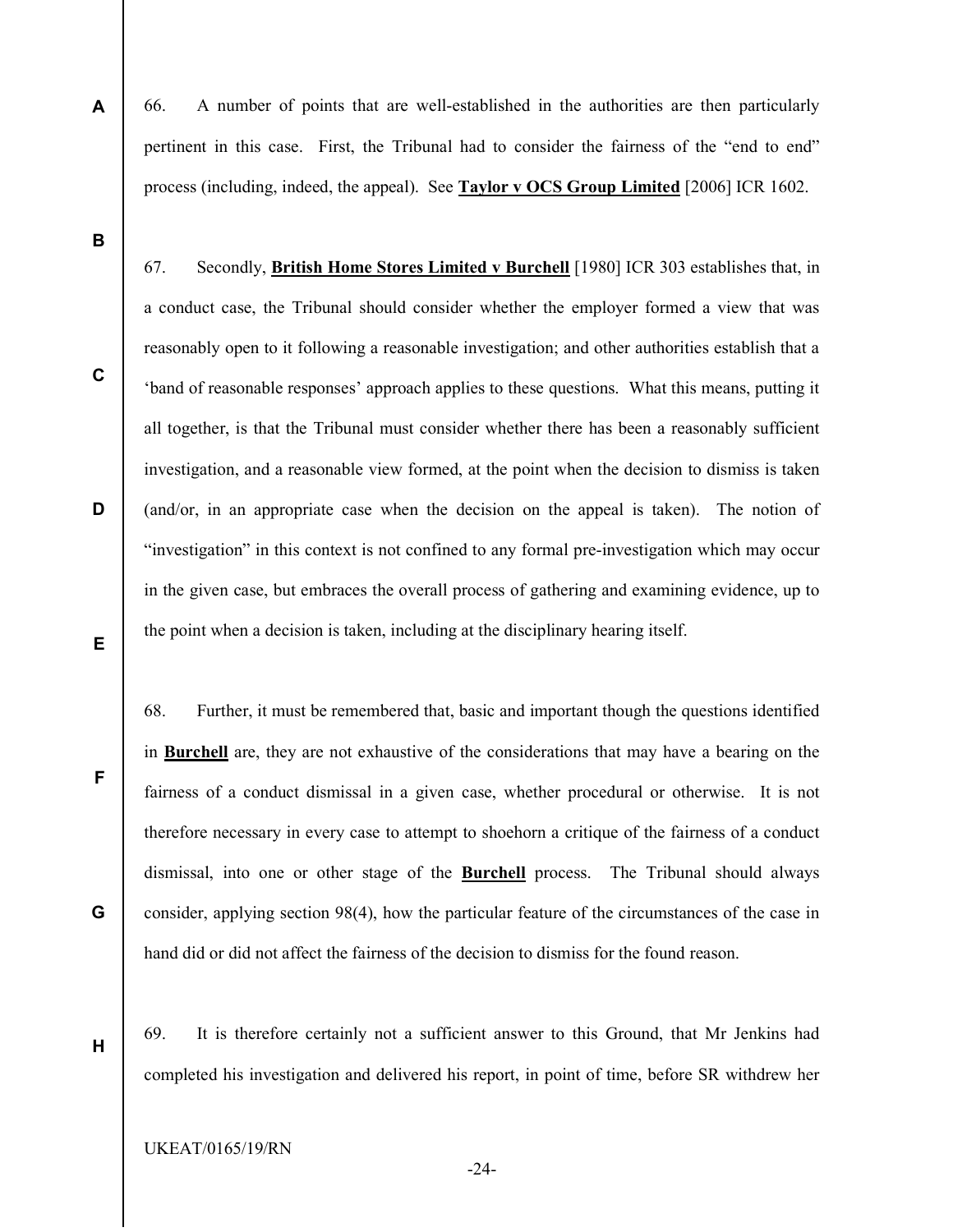A complaint to police. She did so, and Mr Jenkins learned of this fact, before the disciplinary hearing took place; but this was information that he did not share with Ms Fair (nor, it was not disputed, was it known to the Claimant or Ms Mills).

B

C

D

E

F

G

H

70. The question, then, for the Tribunal, was whether, applying section 98(4), those circumstances affected the reasonableness of the decision to dismiss for the reason found, and hence its fairness. As I have indicated, in oral submissions Ms Criddle did not dispute that, as such. It is also the conclusion that I would have reached, had I been deciding this appeal prior to the decision of the Supreme Court in Jhuti. But because Ms Criddle and Mr Harris still disagreed about whether the Tribunal had properly addressed this issue, it is worth examining, more specifically, what light the authorities thrown on this aspect.

71. I note the following points about the Supreme Court's decision in Jhuti. First, while the question posed by Lord Wilson in paragraph 1 of his speech (with which the other four Justices concurred) was broad, the answer that he gave in paragraph 62 was much narrower, and tailored specifically to the "extreme" particular facts of the case, summarised at paragraph 41.

72. Secondly, Jhuti was concerned with whether, and if so in what circumstances, the Employment Tribunal could impute to the employer, for the purposes of an unfair dismissal claim, a reason for dismissal different from that which had influenced the mind of the person who actually took the decision to dismiss. It was also a case where a person in the hierarchy above the employee had invented a reason, in order to hide the true reason why they wanted the employee dismissed; and in which the true reason was withheld from the dismissing manager, and the invented reason was then adopted by her, on the basis of evidence presented to her that suggested it provided a proper ground for dismissing.

### UKEAT/0165/19/RN

-25-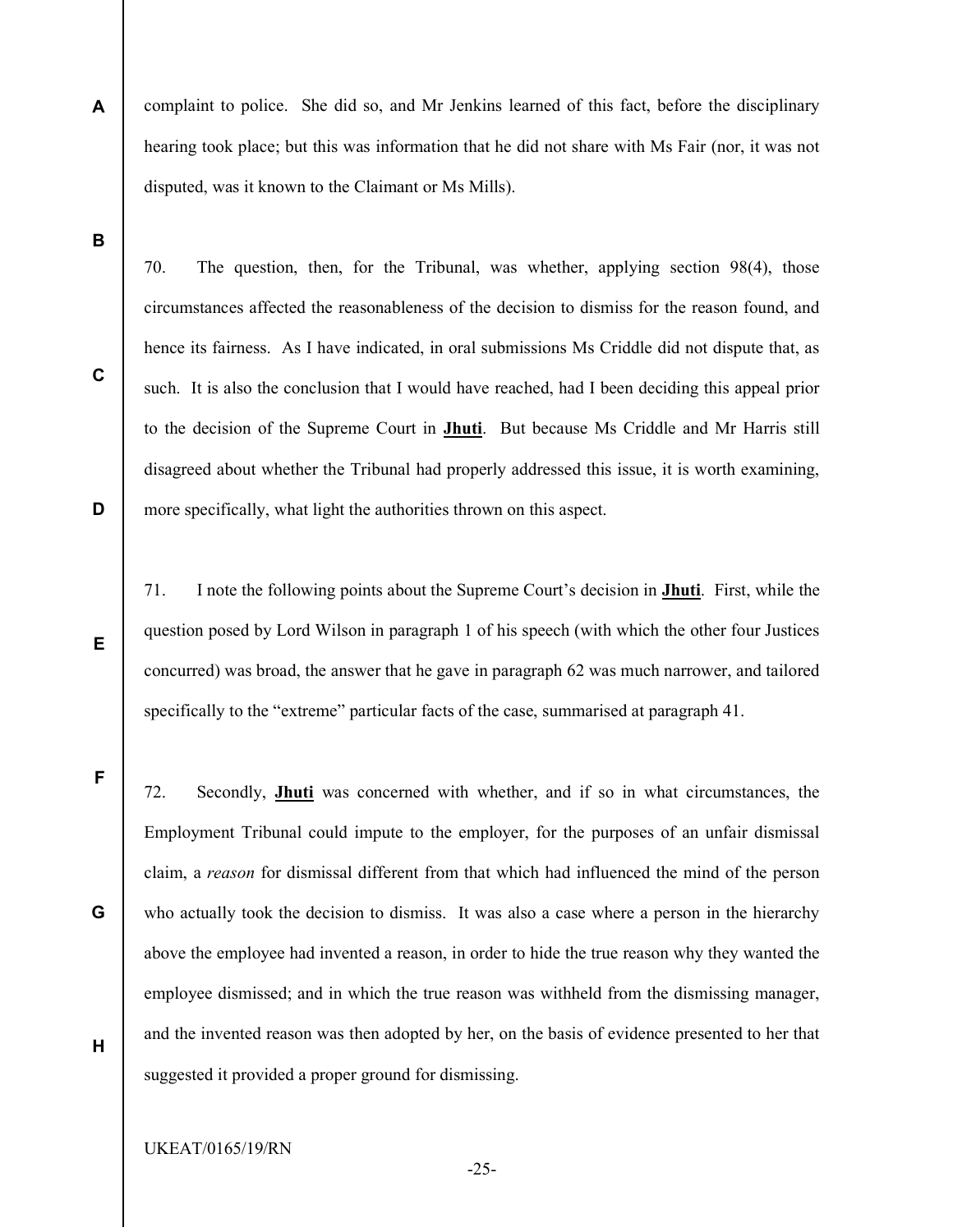A B 73. The present case is not one in which the reason for dismissal was found to have been invented, or in which Mr Jenkins had a different true reason from the reason why Ms Fair in fact dismissed, or the basis on which the appeal panel upheld the dismissal. The argument concerning the significance of the conduct of Mr Jenkins is of a different kind, and I do not think the strict ratio of the Supreme Court's decision in Jhuti, in terms of what it had to decide, and did decide, in order to resolve the appeal of which it was seized, has any application to it.

74. However, in the course of the discussion, Lord Wilson observed (at paragraph 39):

"The court's answer to the question in relation to section 103A must relate equally to the other sections in Part X in which the same words appear, and also, for example, to section 98(4), which requires the tribunal to determine whether the employer acted reasonably in treating the reason for dismissal as sufficient."

75. Further, at paragraphs 49 – 52 he discussed the decision of the Court of Appeal in Orr v Milton Keynes Council [2011] ICR 704 (CA). That case was concerned, not with the reason for dismissal for the purposes of section 98(1), but with the potential impact of the fact that certain salient facts had been known to a manager, but not included in the information given to the dismissing officer, on the fairness of the dismissal under section 98(4). On the facts of that case the majority (Underhill and Aikens LJJ, Sedley LJ dissenting) had concluded that knowledge of the additional facts known to the manager could not be imputed to the employer for the purposes of deciding whether the dismissal was fair.

G

H

C

D

E

F

76. In Orr the manager concerned was not, in fact, the investigating officer. Lord Wilson in **Jhuti**, however, referred, at paragraph 53, to a hypothetical variation of the actual factual scenario in Orr, considered by Underhill LJ in Jhuti, (with whose speech, I interpose, Jackson and Moylan LJJ agreed) as follows.

UKEAT/0165/19/RN

-26-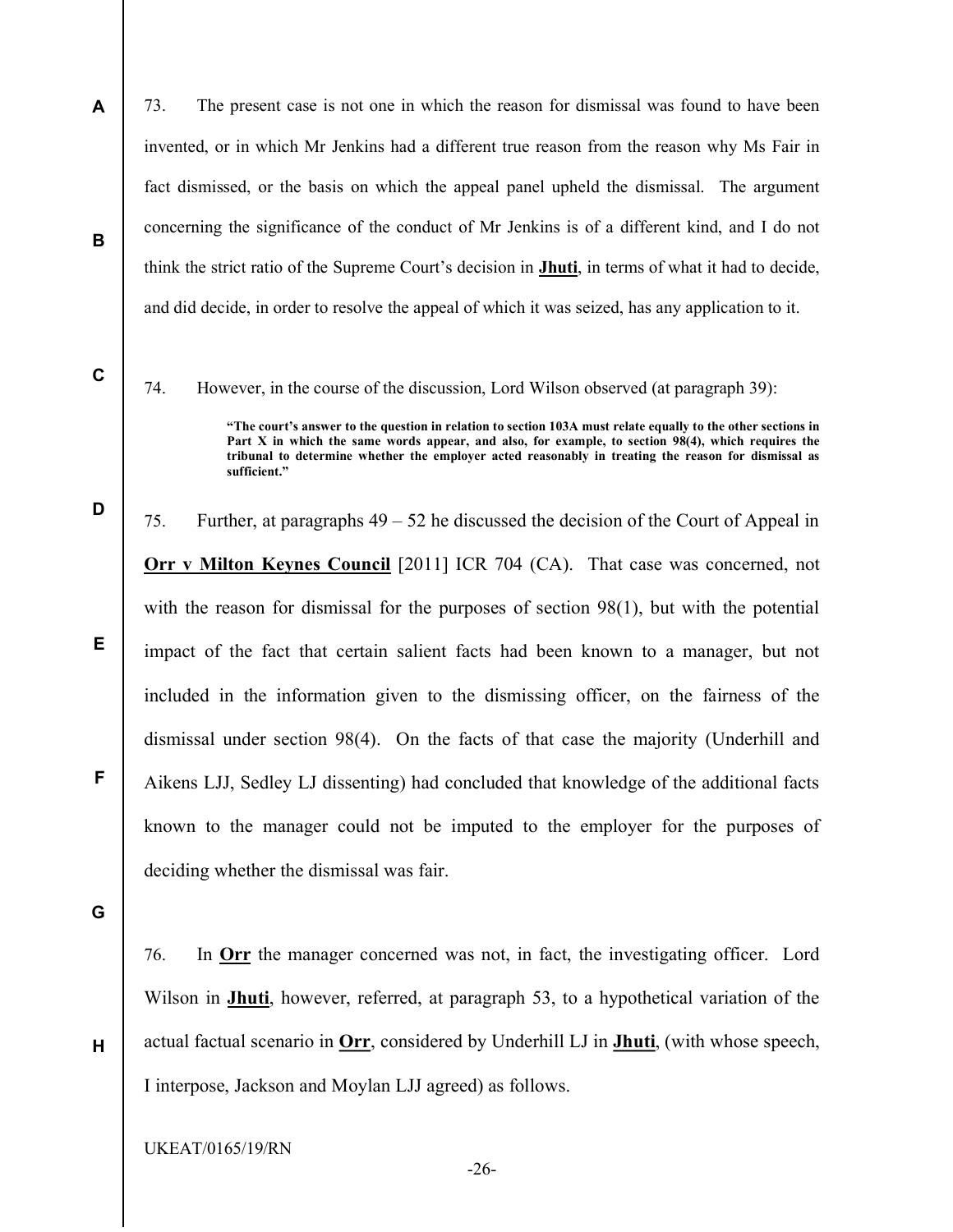C

B

A

77. I note also that, towards the end of his speech in Jhuti, at paragraph 61, Lord Wilson observed that: "There is no need to overrule the decision in the Orr case; by our decision, we attach only a narrow qualification to it."

Underhill LJ had added (perhaps questionably), "an Iago situation". He had proceeded:

had responsibility, alongside Ms Vickers, for any part of the conduct of the inquiry."

I think that must be correct.'

"While in the present case he correctly acknowledged that the Court of Appeal was bound by its majority decision in the Orr case, Underhill LJ identified at para 62 a different situation in which, so he suggested, it might be appropriate for a tribunal to attribute to the employer knowledge held otherwise than by the decision-maker. He was referring to the knowledge of a manager who, alongside the decision-maker, had had some responsibility for the conduct of the disciplinary inquiry. It was a suggestion which he had first made in his judgment in The Co-Operative Group Ltd v Baddeley [2014] EWCA Civ 658. There, in para 42, he had referred to a situation in which the decision-maker's beliefs had "been manipulated by some other person involved in the disciplinary process who has an inadmissible motivation". "For short,"

'[Counsel] accepted that in such a case the motivation of the manipulator could in principle be attributed to the employer, at least where he was a manager with some responsibility for the investigation; and for my part

I respectfully agree that in the situation there identified by Underhill LJ it might well be necessary for the tribunal to attribute to the employer the knowledge of the manipulator; but, as Underhill LJ accepted, the proposition in no way helps to resolve the present case because Mr Widmer cannot be taken to have

D

E

F

78. Drawing it all together, I conclude that Lord Wilson (and his fellow Justices) were of the view, first, that the question of whether the knowledge or conduct of a person other than the person who actually decided to dismiss, could be relevant to the fairness of a dismissal, could arise, both in relation to the Tribunal's consideration of the reason for dismissal under section 98(1) and/or its consideration of the section 98(4) question; and that, in a case where someone responsible for the conduct of a pre-investigation did not share a material fact with the decisionmaker, that could be regarded as relevant to the Tribunal's adjudication of the section 98(4) question. Though these passages were, strictly, *obiter*, they draw also on the reflections of Underhill LJ in the earlier authorities there mentioned (see, further, Underhill LJ's concluding remarks at paragraph 62 of his own speech in Jhuti). I, respectfully, agree with them.

G

H

79. How does that bear on the present case? Mr Jenkins conducted the pre-investigation, concluded that there was a case to answer in disciplinary process, and was then the person who presented the management case at the disciplinary hearing. His involvement did not end with

-27-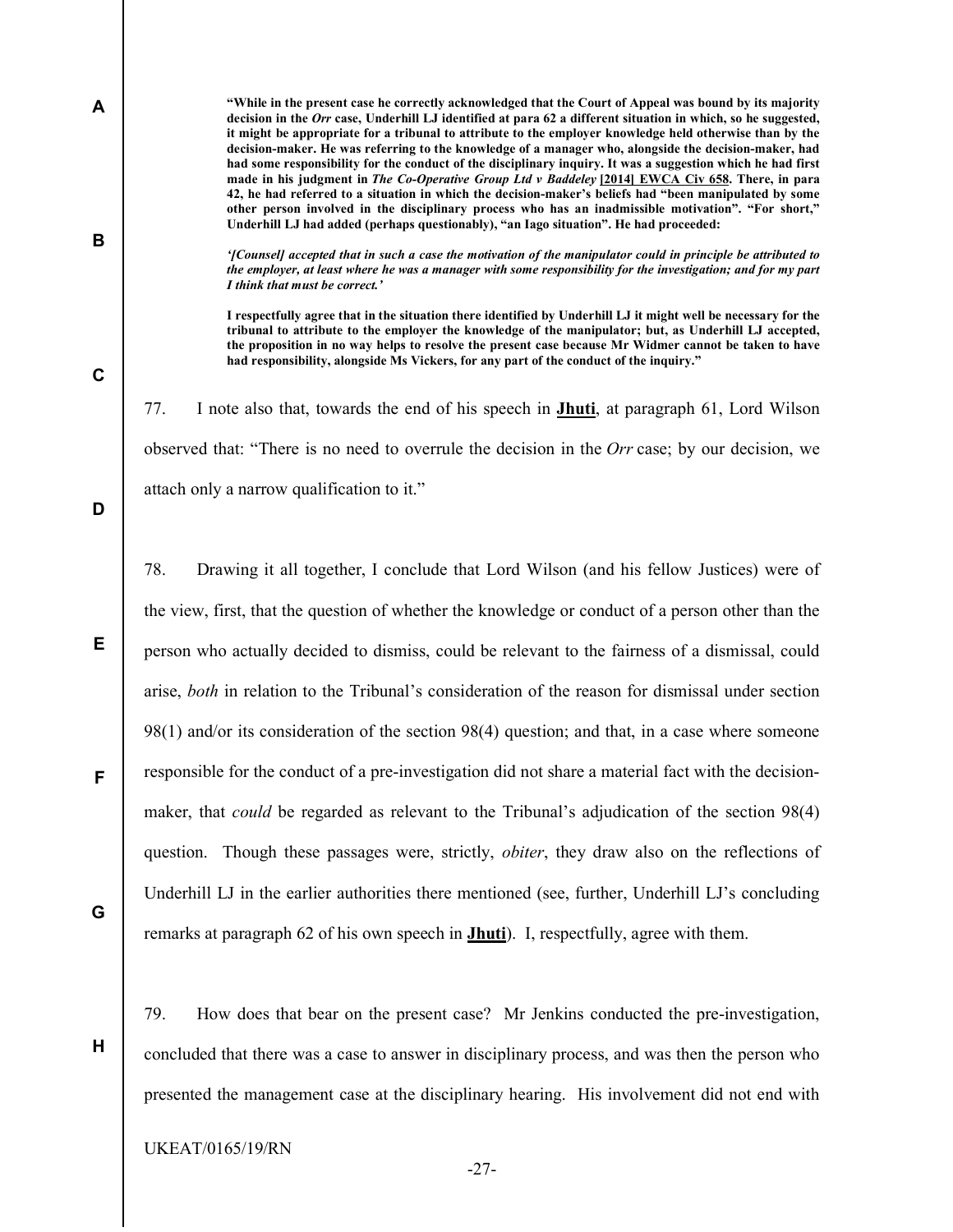- A B the presentation of his investigation report and recommendations. The fact that he knew that SR had withdrawn her allegations from the police, and the fact that Ms Fair took her decision without taking account of that piece of information, because she was not told of it, was something that therefore properly fell to be considered by the Tribunal, in deciding the fairness of the dismissal at the section 98(4) stage.
- C

D

E

F

G

H

80. Bearing in mind the need for the Tribunal to consider the fairness of the end to end process, and the high investigative standard which fairness dictates in cases of this sort, I consider that these were circumstances of which the Tribunal should have taken full account. This did not require any finding about why Mr Jenkins did not share this information with Ms Fair (or indeed the Claimant or his union representative). It turns simply on the propositions that: (a) given Mr Jenkins' role, the information was something that fell to be treated as known to the employer; (b) it was at least potentially relevant evidence that could potentially be argued to provide some support to the Claimant's case; and (c) because she did not in fact know about it, it was, however, not given any consideration by Ms Fair, when she came to her decision.

81. Was this a development that the Tribunal should have considered was, at least potentially relevant to what Ms Fair had to decide, as potentially lending some support to the Claimant's case? Mr Harris, as I have noted, argued that it was not only relevant, but decisive. He argued that Ms Fair, and the Tribunal, should have regarded it as inevitably pointing to the conclusion that SR's position was now that she had *not* been assaulted, and that Ms Fair, had she known this, would have been bound to reject the principal allegation against the Claimant.

82. I do not agree with that. The evidence in the police report (whether of what she was recorded as at first having said to the police, or written in her official withdrawal a few days

-28-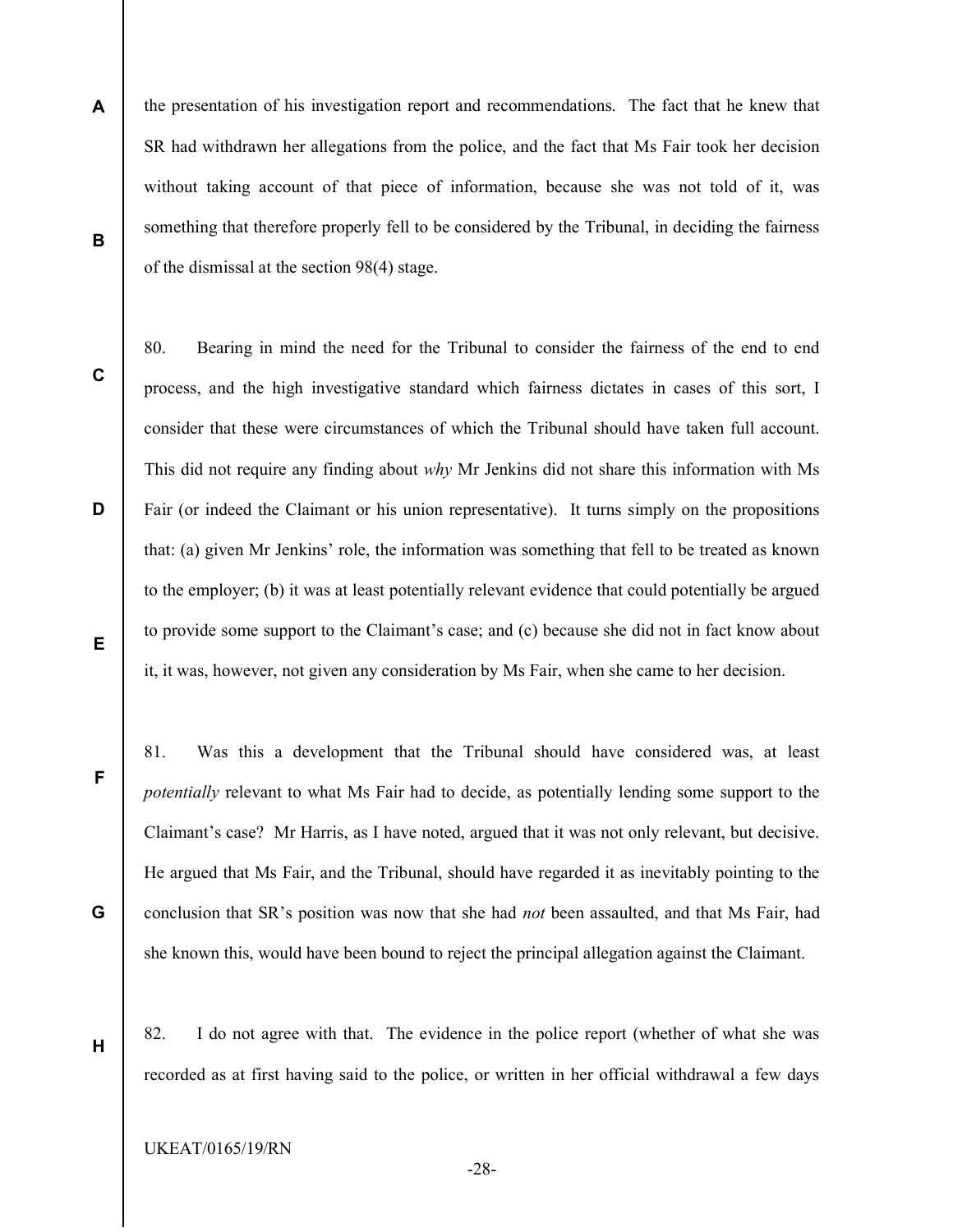- A later) was not of SR having said words to the effect that her previous allegations were false. Nor did the Tribunal so find.
	- 83. However, having regard to (a) the fact that Ms Fair was aware that SR had complained to the police, and the fact that she attached some weight to SR having done so; and (b) her own evidence to the Tribunal that, had she known about the withdrawal, she would have wanted to understand the reason for it; and in light of the guidance in cases such as  $\overrightarrow{A} \times \overrightarrow{B}$ , as to the heightened standards expected of the employer in a case such as this, this should have been regarded by the Tribunal as something that, in fairness, should have been considered.
- D F 84. How did the majority of the Employment Tribunal in fact approach this feature of the case? In paragraph 54 they say, at the start, that Ms Fair had "all the evidence before her" and at the end, that the dismissal letter "shows that she had several reasons for preferring SR's account". Then, at the start of paragraph 55, they say that "[t]he only exception may be where she included the fact that SR had been to the police, as a reason to accept her evidence, not knowing she had retracted her complaint." They then considered the effect of the reasoning in her letter if the words "and to the police" were removed, and concluded that Ms Fair had sufficient reasons "even so", for concluding that the Claimant had assaulted SR.

85. However, in my judgment, that approach was not the correct one. That is for the following reasons. First, I do not agree with Ms Criddle that the dismissal letter either was construed by the Tribunal, or properly could have been, as showing that the fact that SR had complained to the police was regarded by Ms Fair as merely additional support for a decision she had reached, in any event, without reliance upon it. The dismissal letter states that she found that the Claimant's behaviour was of an inappropriate sexual nature "based on a number

UKEAT/0165/19/RN

B

C

E

G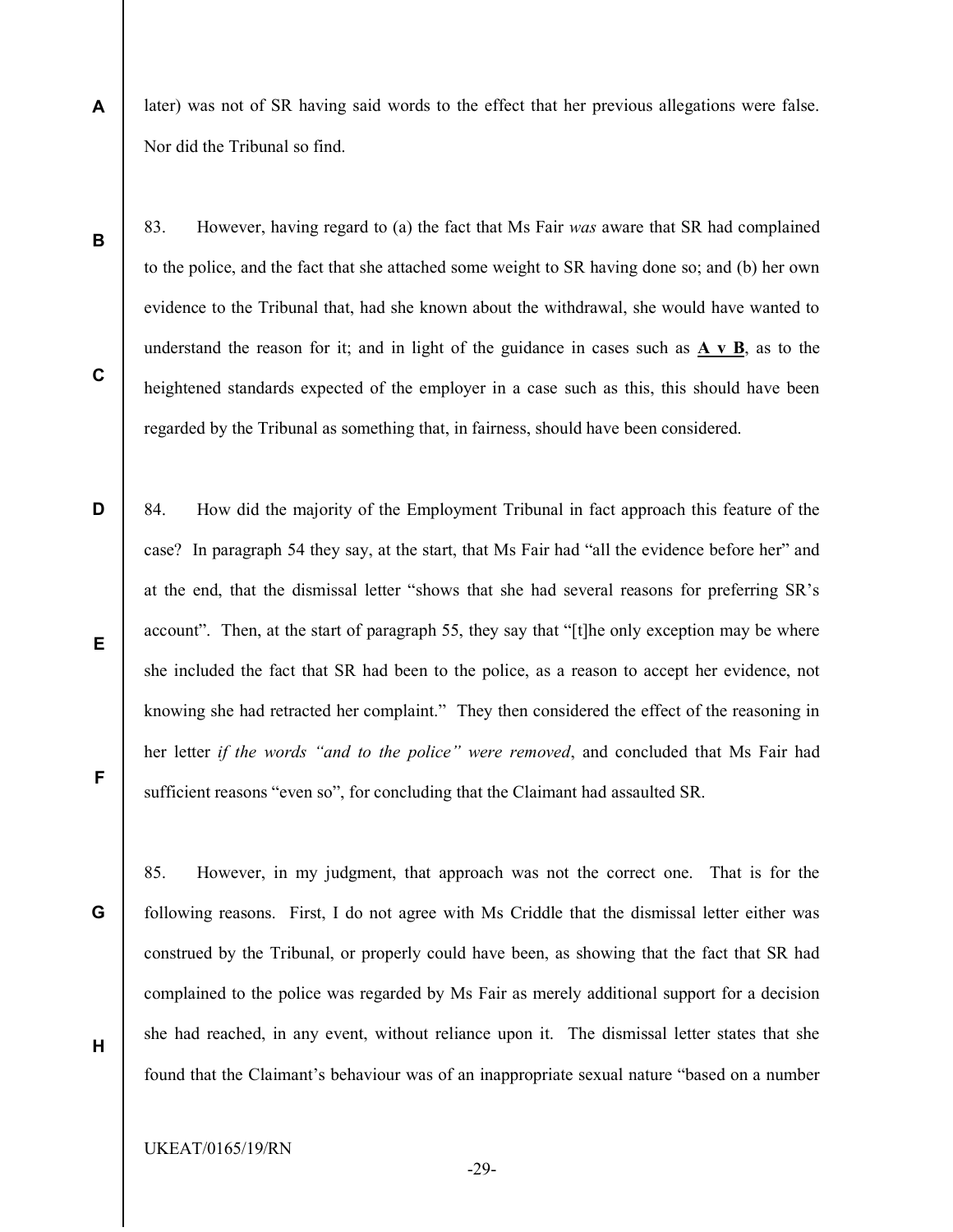of factors". This matter then appeared on the list of such factors that followed, and was said by her to "add weight" to her conclusion that he had behaved inappropriately. She did not say that she had reached that conclusion in any event, or before coming to that aspect.

86. Secondly, it was wrong for the Tribunal to proceed on the basis that a situation in which

SR had made a complaint to the police, and then later withdrawn it, could automatically be

B

A

C

D

equated with one in which she had never made the complaint in the first place. Ms Fair having been made aware of, and invited to take into account, SR's decision to report to the police (which she said she in fact then did), the Tribunal should have concluded that fairness demanded that she *also* take into account the later decision to withdraw the police complaint. The Tribunal could also not be sure, bearing in mind in particular Ms Fair's evidence that, had she known of the withdrawal, she would have wanted to know the reasons for it, that she would have regarded the two situations as equivalent.

E

F

G

87. Thirdly, even if the Tribunal was entitled to take a view that Ms Fair *could* still have fairly relied on the other evidence to find the Claimant guilty, this was still the wrong approach. First, as the Tribunal should have concluded, at the liability stage, that fairness demanded that Ms Fair be informed of, and take into account, the fact that SR had withdrawn her police complaint, but this did not happen, it would have been bound to conclude that the dismissal was, for this reason, unfair. Further, at the remedy stage, the Tribunal would then need to consider, not merely what Ms Fair could have found, but whether Mr Fair would, or the chance that she might, still have (fairly) dismissed the Claimant, had she been aware of, and considered, this additional fact.

H

UKEAT/0165/19/RN

-30-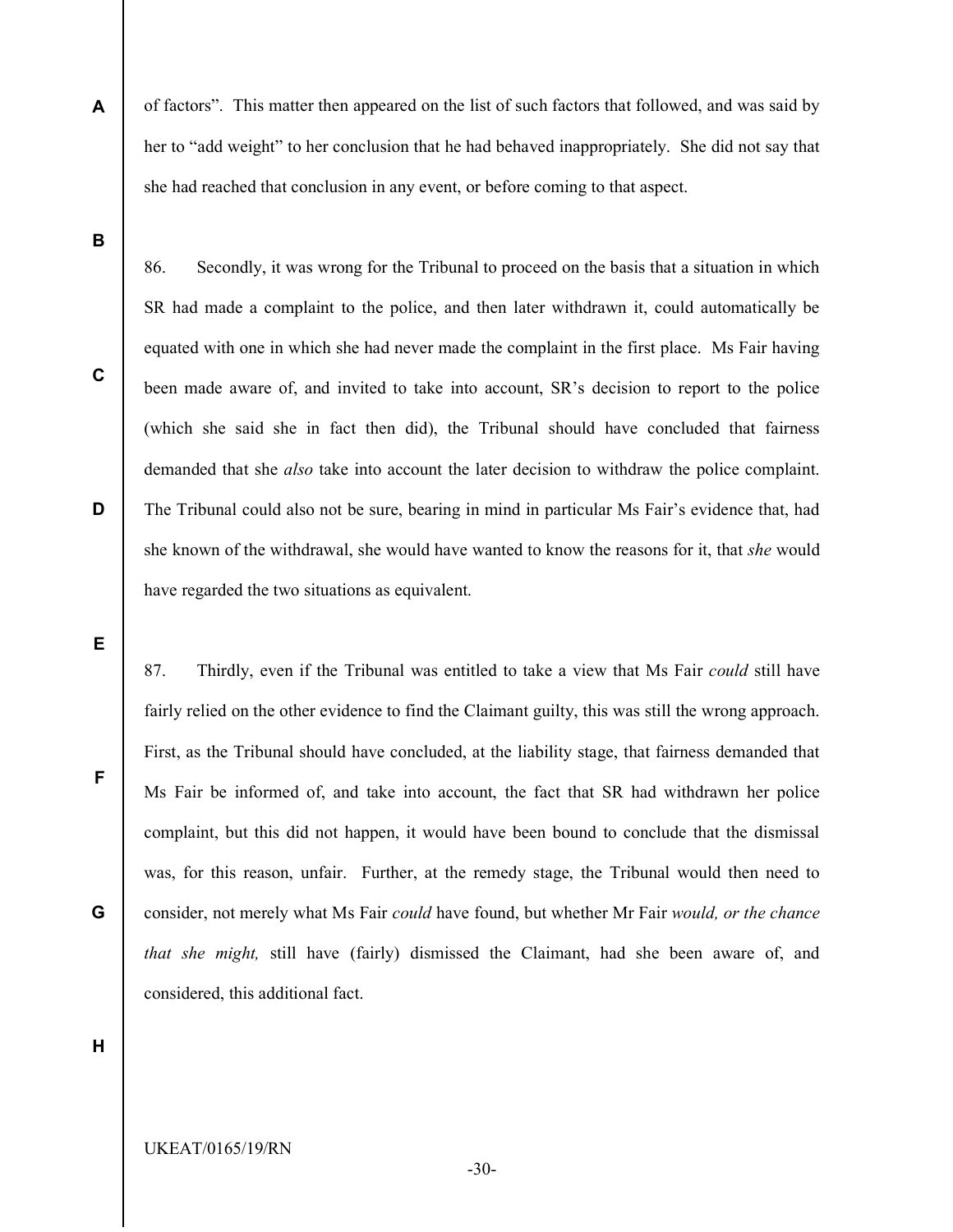88. The appeal against the decision that the Claimant was not unfairly dismissed therefore succeeds on Ground 1.

Ground 3

89. I consider, first, Ms Criddle's submission that, as framed, this Ground relates only to the wrongful dismissal outcome, and not to the unfair dismissal outcome, and would have required an amendment in order to engage with the latter.

C

D

E

F

A

B

90. As to that, the Ground, as presently drafted, refers in terms to the majority's decision that the dismissal was fair. It is, of course, an error for a Tribunal to confuse its task when deciding, for the purposes of an unfair dismissal claim, whether the employer reached a view of the evidence it had, that was reasonably open to it, with its task, when deciding a wrongful dismissal claim, of coming to its own view, based on the evidence it has, or, when deciding an issue of contributory conduct, of again coming to its own view, applying the legal test appropriate to that. There is no ground of appeal to the effect that this Tribunal confused these tasks or fell into the substitution mindset. But what Ground 3 argues is that the evidence presented both to the Respondent and the Tribunal could not properly support the conclusion that the Claimant was guilty of assault, on the part of *either* the Respondent or the Tribunal. I consider that this Ground does, therefore, include a challenge to the unfair dismissal decision.

G

91. Turning to the substance, as framed, Ground 3 argues that the majority's conclusions that there was an assault, and that the Respondent was reasonably entitled so to find, were perverse. However, I agree with Ms Criddle (in her alternative submission) that this challenge does not surmount the high perversity threshold. In relation to the findings and discussion

H

UKEAT/0165/19/RN

-31-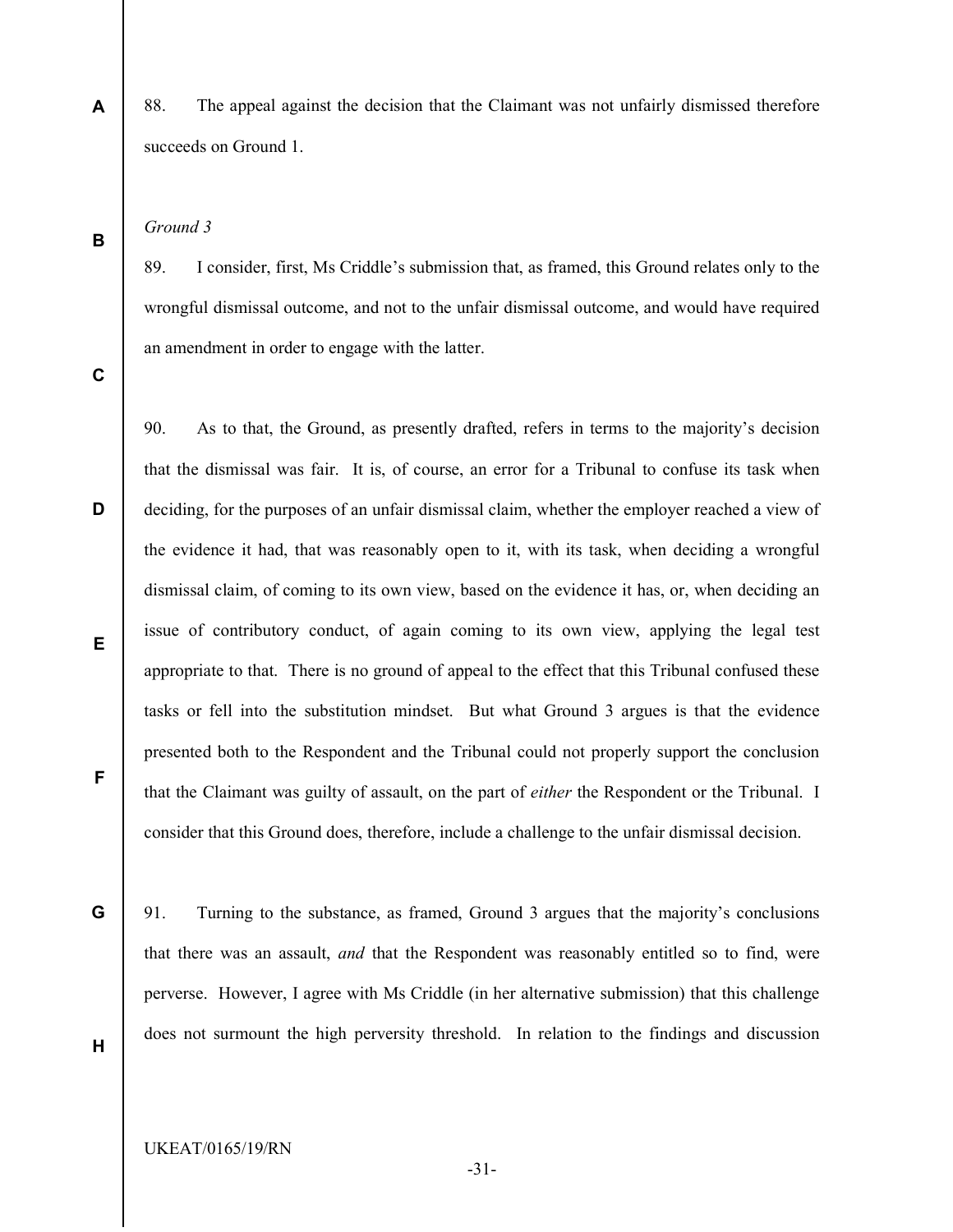A concerned directly with the alleged assault itself, the majority do indeed refer to a number of shortcomings of, and difficulties with, the evidence, as identified in the full text of the Ground.

92. However, their ultimate conclusion is that, having regard to the content of the

photograph, and all the surrounding circumstances, it was "reasonable to draw the inference to a

balance of probability standard." So far as the Tribunal's appraisal of Ms Fair's decision is

concerned, subject only to the point raised by Ground 1, it seems to me that this was a properly-

B

C

D

E

F

G

reasoned conclusion that the majority was entitled to reach. In particular, they were entitled to take the view that Ms Fair could properly infer (herself applying the balance of probabilities) that the photograph was of SR, and supported the conclusion that SR sustained the bruises that it showed in an assault, and not by falling. I conclude that, in relation to unfair dismissal, this Ground adds no further valid challenge to Ground 1.

93. In relation to the Claimant's conduct on the Monday following the incident, the majority's reasoning in paragraph 59 is carefully expressed and reasoned. They recognise that there was no open threat to SR, and consider the possibility that the Claimant was merely concerned about gossip, was trying, as it was put, to appeal to her better feelings, and did not intend to warn her off complaining. But they also give cogent reasons why a separate interpretation was tenable. The matters they point to all seem to me to have been reasonably regarded as capable of supporting a different view. The majority sensibly say that this conduct was nevertheless unlikely to have justified dismissal by itself, they characterise it themselves as moral pressure, and conclude no more than that it was something that a reasonable employer could take into account. They were entitled so to find. That was not perverse.

H

UKEAT/0165/19/RN

-32-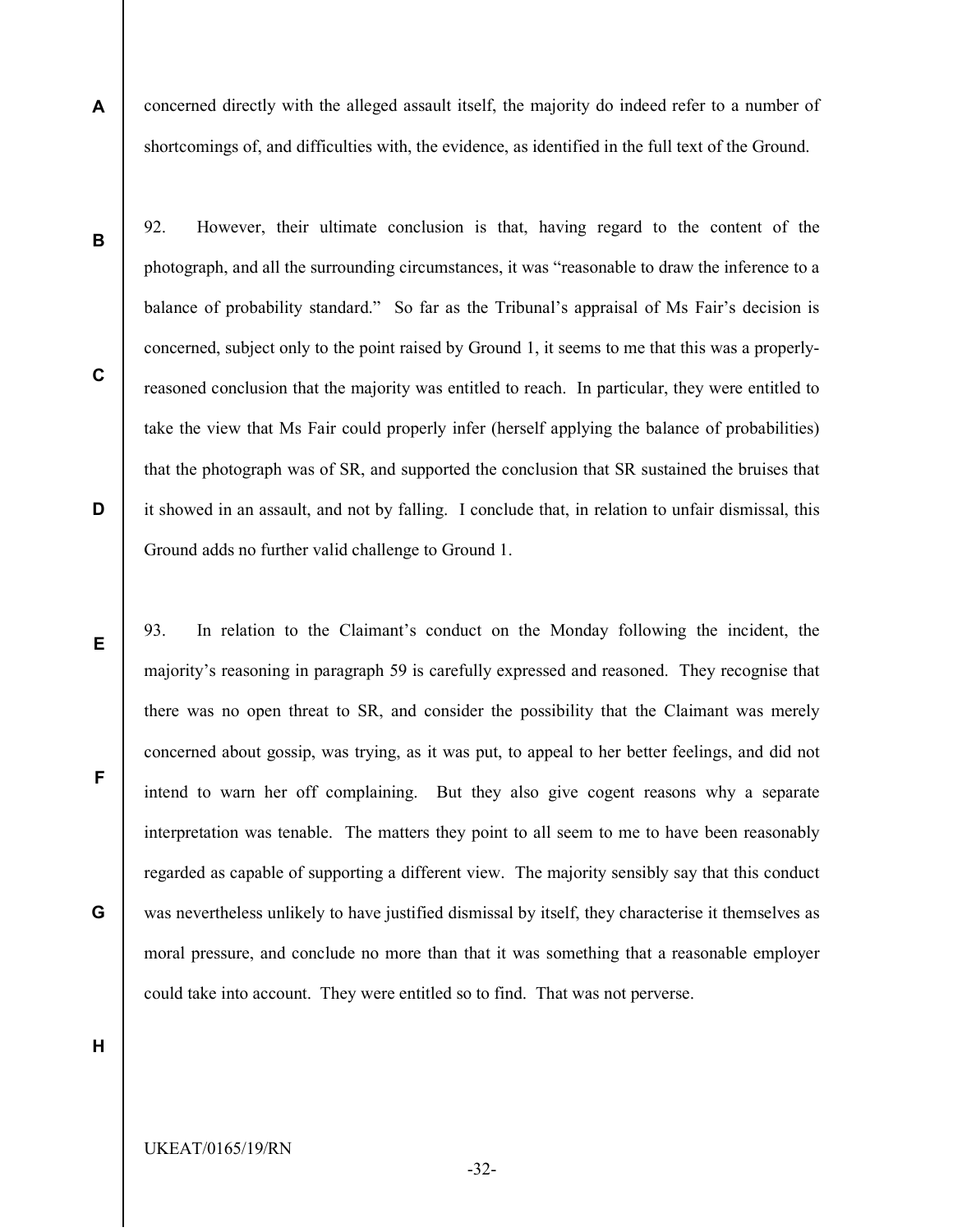- A 94. Finally, I cannot say that the Tribunal was not entitled to find, having regard to the evidence that it had (including that SR had withdrawn her police complaint, but bearing in mind what the police report recorded about her stated reasons for doing so) that, on the balance of probabilities, the assault had occurred.
- B
- 95. Ground 3 therefore fails.
- C

D

E

F

G

H

## Ground 4

96. As I have noted, Mr Harris indicated that this Ground rested on his contention that the Tribunal at the full Hearing should have treated the allegations of discriminatory conduct on the part of Mr Jenkins as broader than those reflected in the minutes of the earlier PH.

97. At the Rule 3(10) hearing in relation to this appeal I only had sight of the original Grounds of Claim that were attached to the claim form. It was then, and remains now, my view, that these, taken alone, left the position unclear. I considered there was a sufficient basis to allow this Ground through to a full Hearing; but it was for that very reason that I indicated that the EAT would need, at that Hearing, to have a clearer picture of what the issues actually were, arising from the discrimination claims, specifically in relation to Mr Jenkins' alleged conduct, that fell to be considered by the Employment Tribunal at the full merits Hearing.

98. In my bundle for this appeal was a further document that had been tabled to the Tribunal, giving further particulars of each occasion when the terms "married man", "a senior manager" and "senior member of staff" were said to have been used. These set out that the first two expressions were said to have been used by Mr Jenkins, in his investigation meeting with the Claimant, and then in his handwritten notes of that meeting, the second also by him in the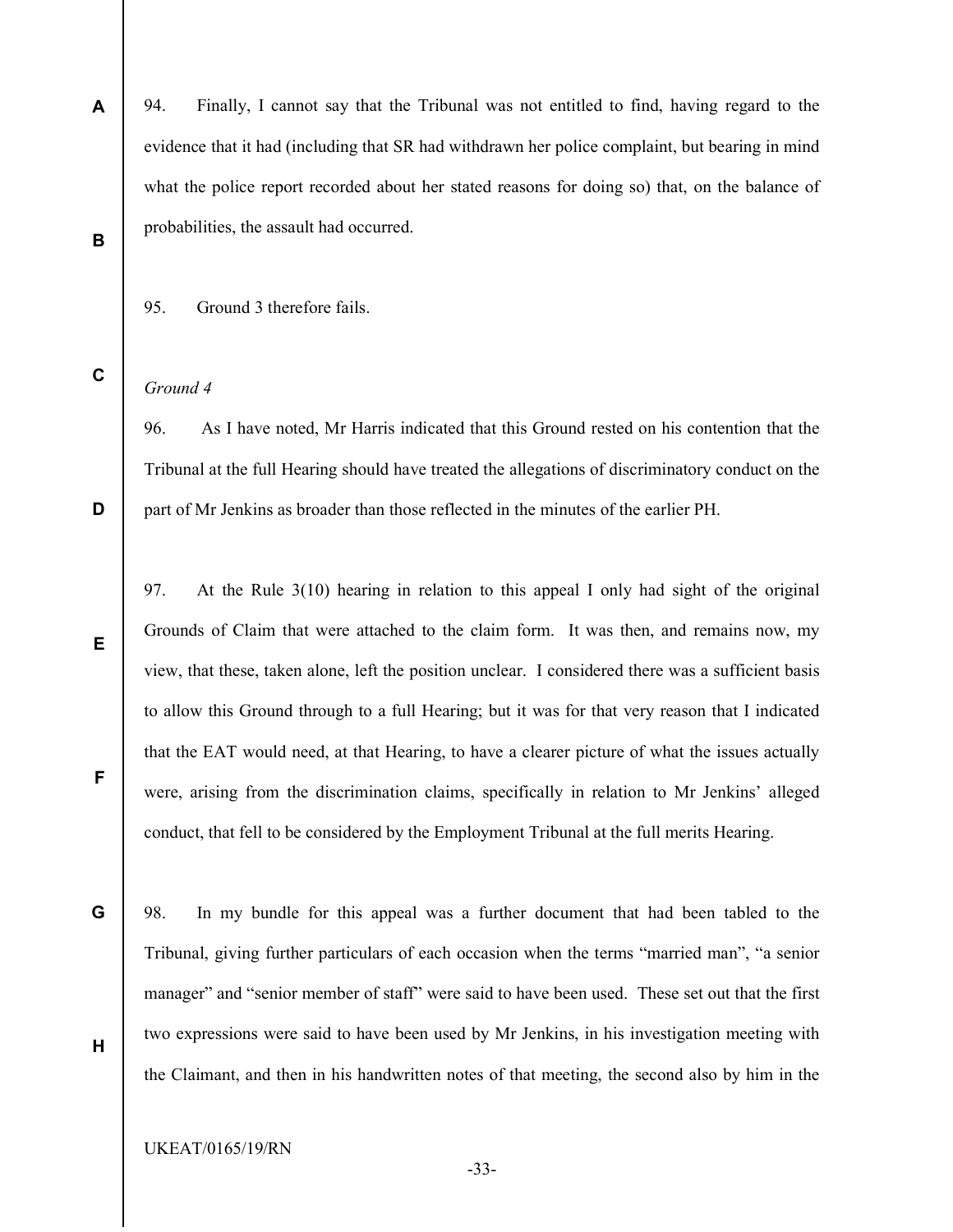A disciplinary hearing, and the third in his closing statement following the disciplinary hearing. The last of these was said also to have been used by Ms Fair in the dismissal letter.

B

C

99. There then followed the list of issues attached to the minute of Preliminary Hearing before Employment Judge Stewart. That, in terms, identified that, apart from the dismissal itself, the conduct alleged to involve discrimination was Mr Jenkins' comments that the Claimant was a married man – said to amount to sex discrimination; and his comments that the Claimant was a senior manager (as well as those of Ms Fair) – said to amount to age discrimination.

D E F G 100. It seems to me that what the Employment Tribunal wrote, in its Reasons arising from the full merits Hearing at paragraph 2, was wholly consistent with that. They recorded that it was asserted that stereotypical assumptions about the behaviour of older men informed and infected the fairness of the process. But they went on to specifically identify, in terms, and correctly, in line with the previous list of issues, what the specific allegedly less favourable treatment was. The reference to stereotyping (used also, Mr Harris pointed out, by him in his closing submissions to the Tribunal at the full merits Hearing) is to an argument as to why the conduct complained of is said to be on grounds of age or sex, or why that inference might be drawn. That is because, according to this argument, the references made to these things is said to betray a stereotypical attitude. But the fact that the stereotyping argument was run, does not point to the conclusion that any *conduct* was complained of, beyond that identified in the PH.

H

101. I do not agree with Mr Harris that the EAT can or should consider this ground on any wider basis than that. In light of the contents of the original particulars of claim, there was a need for the precise alleged conduct to be relied upon to be clarified and identified; and this was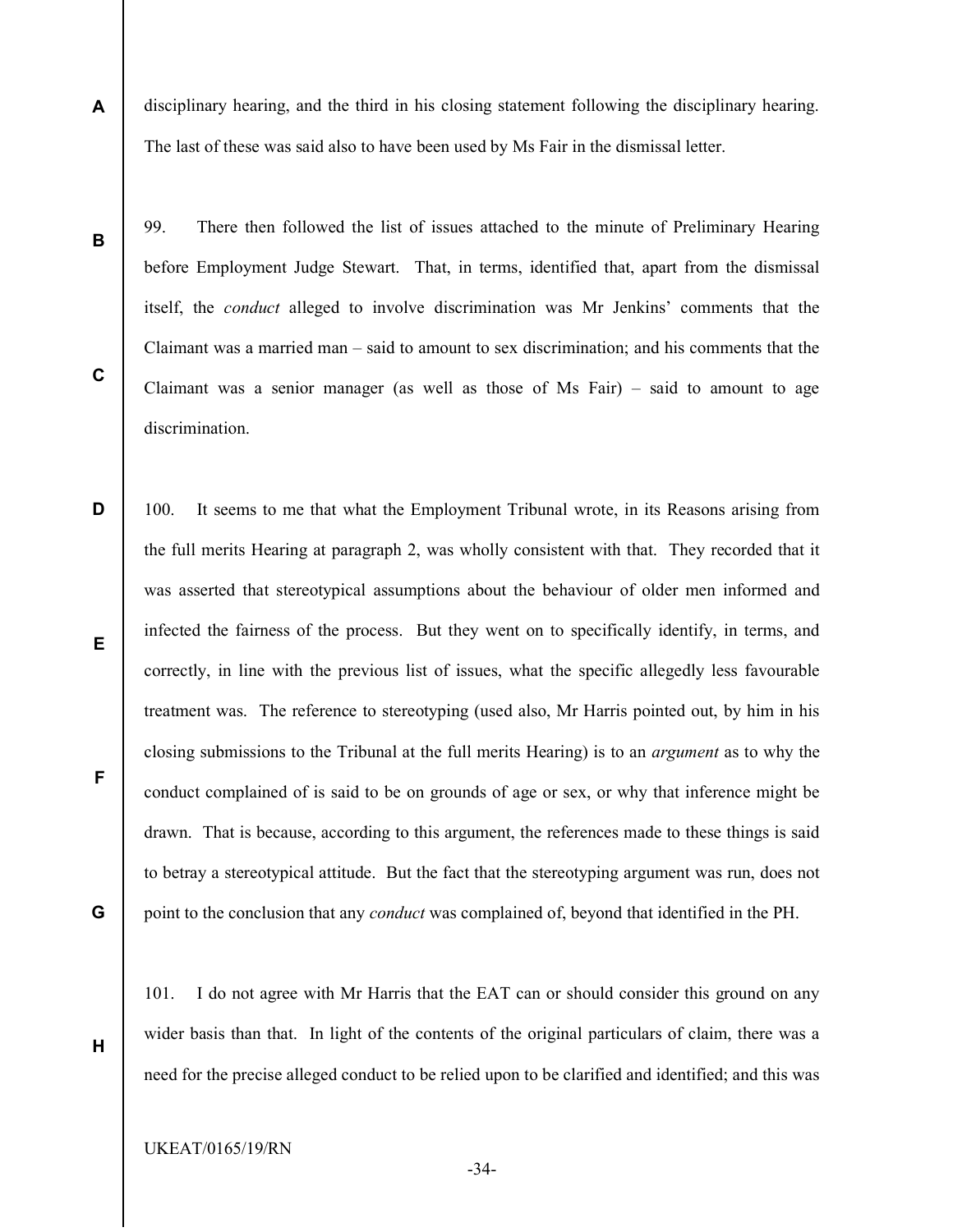A B then resolved, with clarity, at the PH, at which the Claimant was represented. The Tribunal at the full merits hearing properly stuck to the list of issues. As Ms Criddle correctly submitted, all of this does matter, for the reasons discussed in a number of authorities, including Scicluna v Zippy Stitch [2018] EWCA Civ 1320. While (see Parekh at paragraph 31), a Tribunal may, where there is material change in circumstances, properly revisit a list of issues, that did not happen in this case, and the list agreed and identified at the PH continued to apply.

C

D

E

F

102. Accordingly, I conclude that the alleged discriminatory *conduct* on the part of Mr Jenkins, which fell to be considered by the Tribunal at the full merits Hearing, did not include the fact that he did not tell Ms Fair that the Claimant had withdrawn her allegations to the police. As I have indicated, Mr Harris indicated that he accepted that, if I concluded that the only issues relating to Mr Jenkins' conduct that fell to be considered by the Tribunal at the full merits Hearing, were those identified in the minute of the earlier PH, then Ground 4 could not succeed. I therefore do not need to embark on a specific analysis of the Tribunal's unanimous conclusions as to why the sex and age discrimination claims failed, save to record that they appear to me, in light of the issues having been narrowly confined in that way, to have been sound; and that concession was therefore rightly made by Mr Harris.

## Outcome

G

H

103. Accordingly, this appeal is allowed, in relation to the decision that the Claimant was not unfairly dismissed only, and on Ground 1 only. The Employment Tribunal erred in concluding that the fact that Ms Fair took her decision in ignorance of the fact that SR had withdrawn her police complaint, when this was known to Mr Jenkins, did not render the dismissal unfair. For reasons I have explained, had it approached this aspect correctly, the Tribunal would have been bound to conclude, on the facts found, that the dismissal was, on this account, unfair.